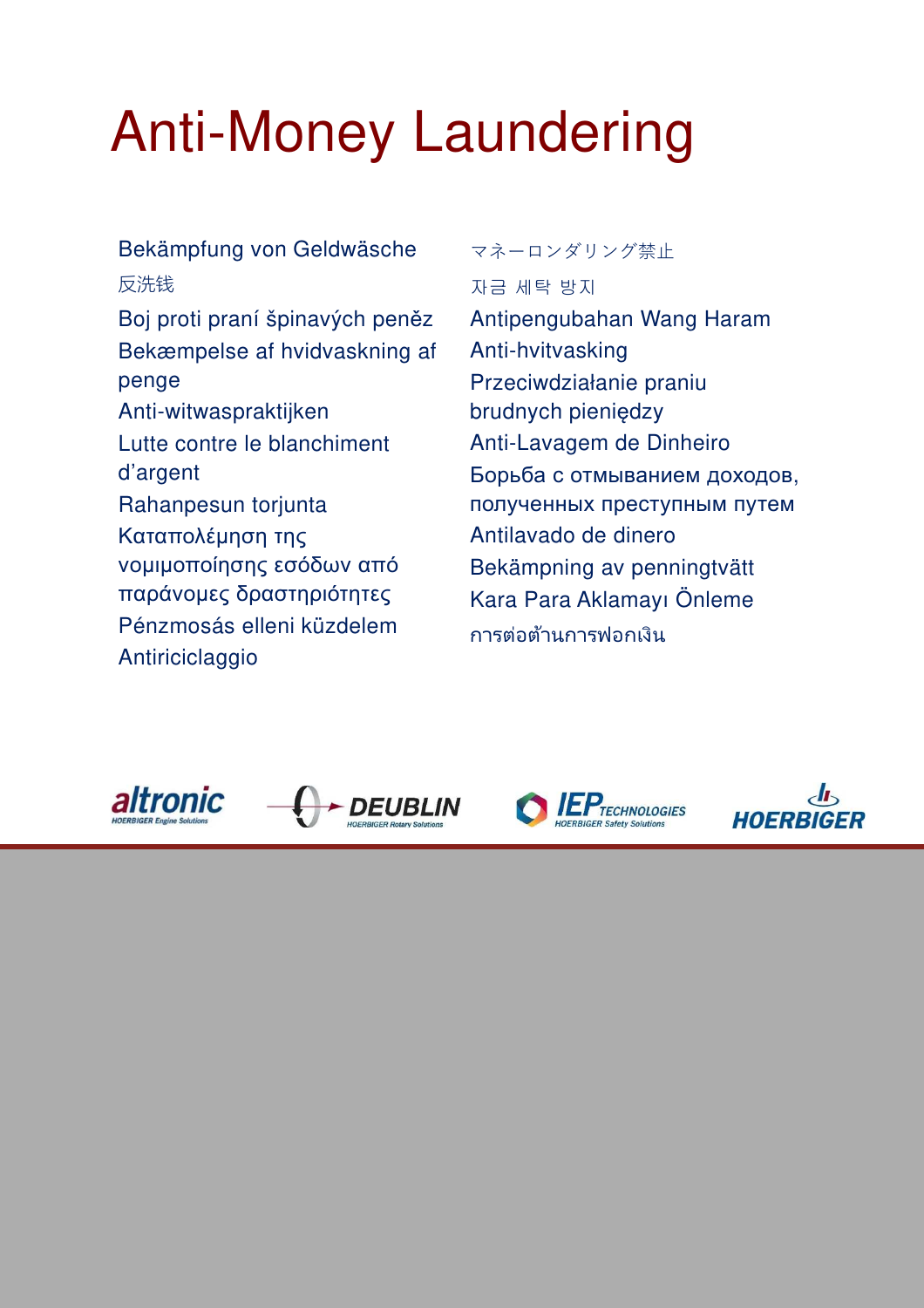### **Table of Contents**

| Anti-Money Laundering                                              | $\overline{c}$ |
|--------------------------------------------------------------------|----------------|
| Bekämpfung von Geldwäsche                                          | 3              |
| 反洗钱                                                                | 4              |
| Boj proti praní špinavých peněz                                    | 5              |
| Bekæmpelse af hvidvaskning af penge                                | 6              |
| Anti-witwaspraktijken                                              | $\overline{7}$ |
| Lutte contre le blanchiment d'argent                               | 8              |
| Rahanpesun torjunta                                                | 9              |
| Καταπολέμηση της νομιμοποίησης εσόδων από παράνομες δραστηριότητες | 10             |
| Pénzmosás elleni küzdelem                                          | 12             |
| Antiriciclaggio                                                    | 13             |
| マネーロンダリング禁止                                                        | 14             |
| 자금 세탁 방지                                                           | 16             |
| Antipengubahan Wang Haram                                          | 17             |
| Anti-hvitvasking                                                   | 18             |
| Przeciwdziałanie praniu brudnych pieniędzy                         | 19             |
| Anti-Lavagem de Dinheiro                                           | 20             |
| Борьба с отмыванием доходов, полученных преступным путем           | 22             |
| Antilavado de dinero                                               | 24             |
| Bekämpning av penningtvätt                                         | 25             |
| Kara Para Aklamayı Önleme                                          | 26             |
| การต่อต้านการฟอกเงิน                                               | 27             |
| Document management                                                | 28             |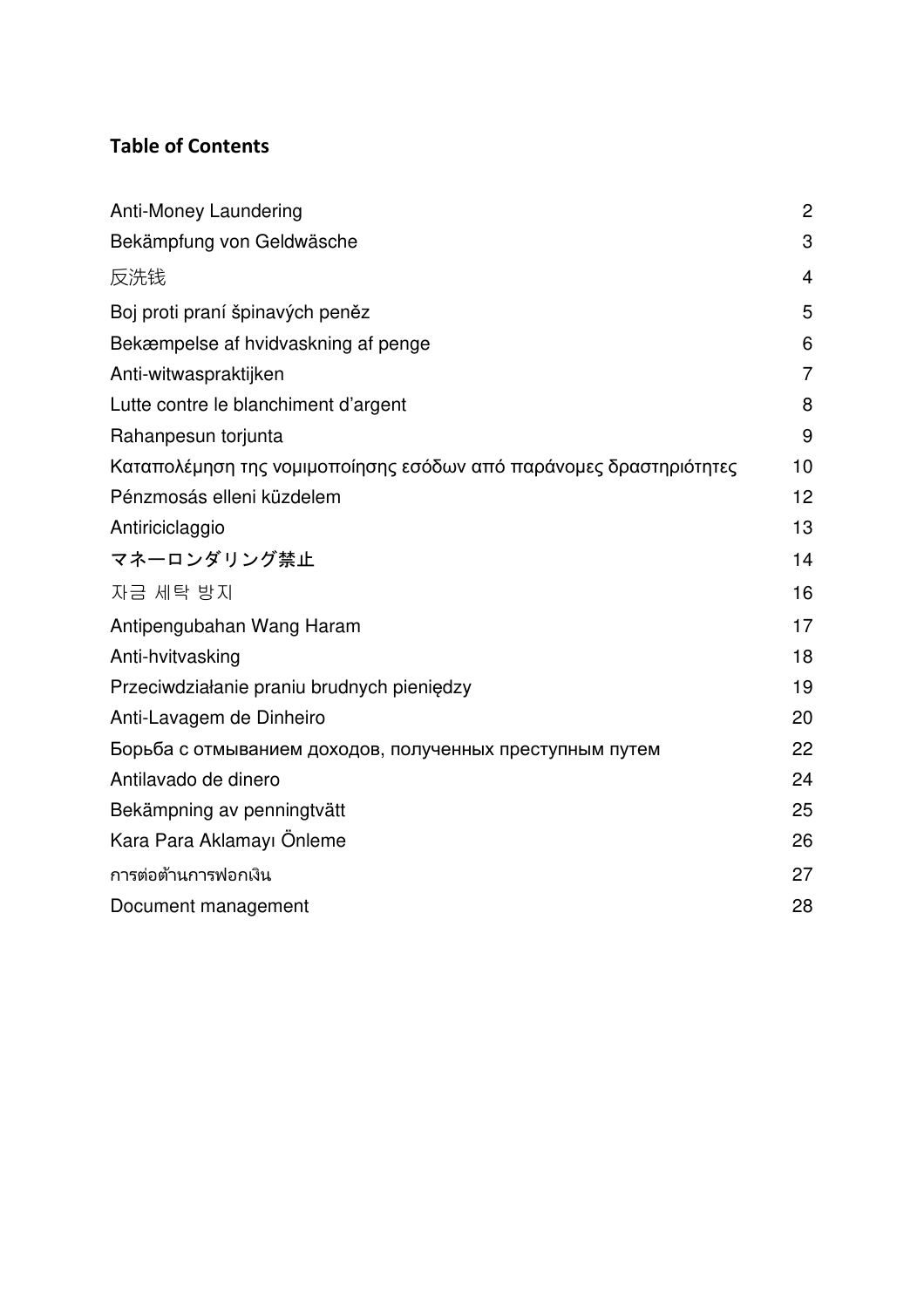# **Anti-Money Laundering**

#### **Our Principle**

We exercise due diligence in the selection of our business partners. We comply with antimoney laundering regulations.

#### **Policy**

HOERBIGER complies with anti-money laundering regulations in all countries where it operates.

#### **Implementation**

HOERBIGER companies shall implement a 'know your business partner' due diligence process to confirm the identity and legitimacy of all business partners. The extent of due diligence procedures may vary according to legal requirements and the risk profile of the transaction. At a minimum the business name, address and tax ID shall be confirmed.

HOERBIGER companies shall implement formal procedures to deal with unusual or suspect payment transactions. This includes procedures to block funds or return funds to the sending party. Cases of suspected money-laundering shall be escalated to the Group Compliance Manager and regulatory authorities will be notified if required.

Warning signs (red flags) for suspect transactions include

- payments to / from countries which are associated with money-laundering,
- payments to / from countries which differ from the registered office of the business partner (e.g., use of off-shore accounts),
- unusually complex transactions with split payments, involving different accounts in different currencies or jurisdictions,
- payments through intermediates, agents, advisors, or 'nameless accounts' which have no identifiable link to the customer,
- large payments in cash, cash equivalents, crypto-currencies or by money courier services,
- deficient or apparently false records to conceal the origin or destination of payments,
- over-payments with subsequent request to return or forward the money to a different account or different counter party, and
- financial transactions which are possibly linked to money laundering, criminal activities, drug trafficking or terrorism.

#### **Record-keeping**

HOERBIGER companies are required to maintain appropriate documents to support all payments.

#### **Information about penalties and fines**

Anti-money laundering laws in various countries provide for significant monetary fines against individuals and the company, as well as jail terms for individuals. Many countries extend the application of their anti-money laundering laws beyond their borders (extraterritorial application).







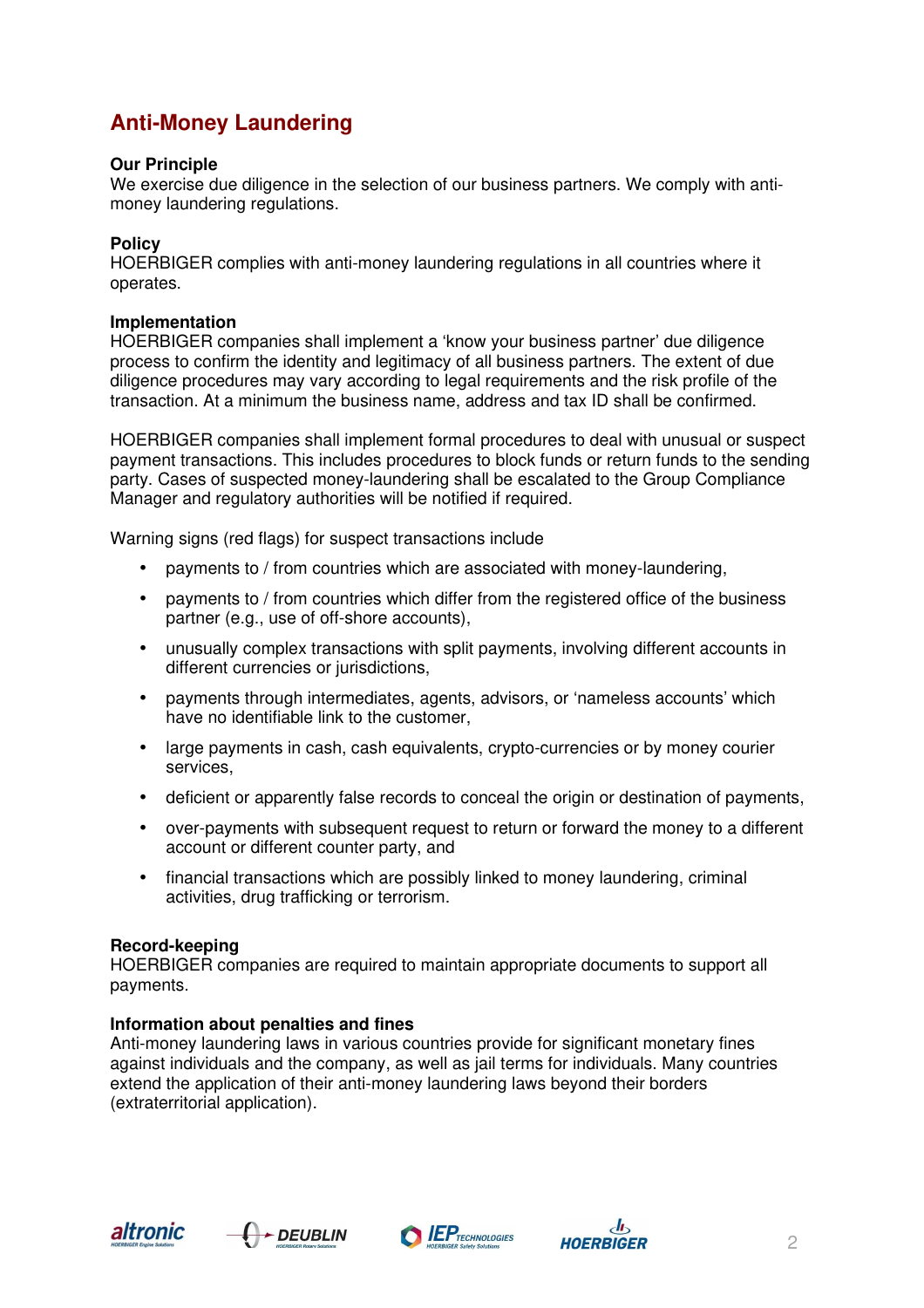# **Bekämpfung von Geldwäsche**

#### **Unser Prinzip**

Wir wählen unsere Geschäftspartner umsichtig aus. Wir halten uns an Gesetze zur Bekämpfung der Geldwäsche.

#### **Politik**

HOERBIGER befolgt die Gesetze zur Bekämpfung der Geldwäsche in allen Ländern, in denen das Unternehmen tätig ist.

#### **Umsetzung**

Die HOERBIGER Unternehmen führen eine "Know your business partner"-Due-Diligence-Prüfung durch, um die Identität und Legitimität aller Geschäftspartner zu bestätigen. Der Umfang der Due-Diligence-Verfahren kann je nach den gesetzlichen Anforderungen und dem Risikoprofil der Transaktion variieren. Zumindest müssen der Name, die Adresse und die Steuernummer des Unternehmens verifiziert werden.

HOERBIGER Unternehmen implementieren formale Verfahren, um mit ungewöhnlichen oder verdächtigen Zahlungsvorgängen umzugehen. Dazu gehören Verfahren zur Sperrung von Geldern oder zur Rückgabe von Geldern an den Absender. Fälle von Geldwäscheverdacht werden an den Head of Corporate Audit und Compliance weitergeleitet, und die Aufsichtsbehörden werden bei Bedarf informiert.

Warnzeichen (red Flags) für verdächtige Transaktionen sind unter anderem

- Zahlungen aus / an Länder, die mit Geldwäsche assoziiert sind,
- Zahlungen aus / an Länder, die sich von der Geschäftsadresse des Geschäftspartners unterscheiden (offshore accounts),
- Ungewöhnlich komplexe Transaktionen mit Teilzahlungen, Zahlungen von unterschiedlichen Konten, in unterschiedlichen Währungen oder aus unterschiedlichen Ländern,
- Zahlungen durch Dritte, Vermittler, Berater, oder von 'namenlosen Konten', die keinen klaren Bezug zum Geschäftspartner haben,
- Große Zahlungen in bar, Barschecks, Krypto-Währungen, oder Zahlungen durch Geldkurierdienste,
- Unvollständige oder offensichtlich falsche Dokumente, die den Ursprung oder das Ziel von Zahlungen verschleiern,
- Überzahlungen mit der nachfolgenden Aufforderung, das Geld an ein anderes Bankkonto oder andere Gegenpartei weiterzuleiten und
- Finanztransaktionen, die möglicherweise im Zusammenhang mit Geldwäsche, kriminellen Machenschaften, Drogenhandel oder Terrorismus stehen.

#### **Dokumentation**

HOERBIGER Unternehmen bewahren eine angemessene Dokumentation für alle Zahlungen auf.

#### **Information über Strafen und Geldbußen**

Geldwäschegesetze in verschiedenen Ländern sehen hohe Strafen gegen Personen und Unternehmen vor, einschließlich Haftstrafen für Personen. Viele Länder wenden Geldwäschegesetze auch jenseits Ihrer Grenzen an (extraterritorial application).







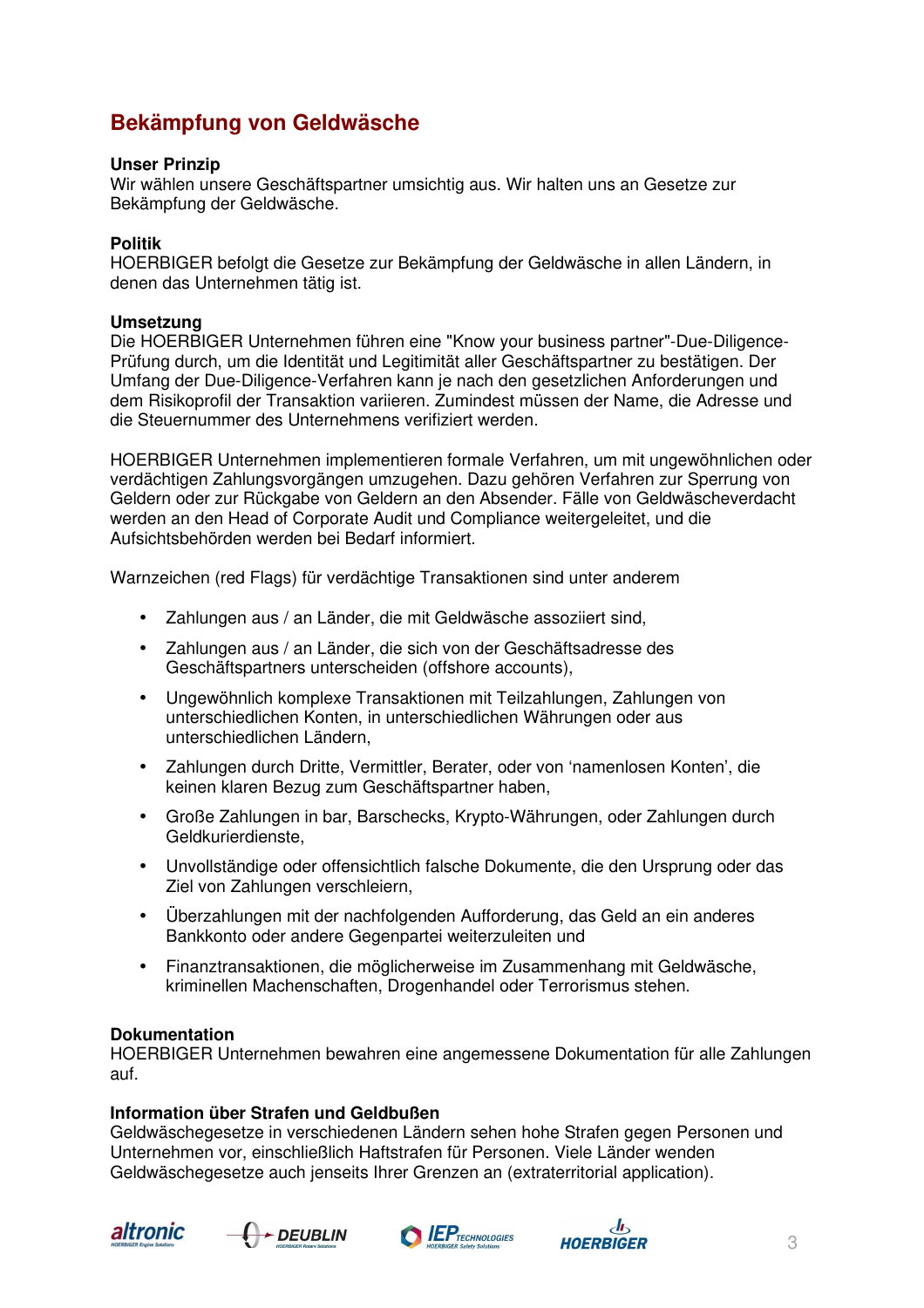

#### 我们的原则

我们在选择商业伙伴时会进行尽职调查。我们遵守反洗钱法规。

#### 政策

贺尔碧格在其经营业务地点所在的所有国家/地区均遵守反洗钱法规。

#### 实施

贺尔碧格集团各公司应执行"了解您的商业伙伴"尽职调查流程,以确认所有商业伙伴的身份和 合法性。根据法律要求和交易的风险状况的不同,尽职调查程序的范围可能会而有所不同。至 少应确认公司名称、地址和税号。

贺尔碧格集团各公司应执行正式程序来处理异常或可疑的付款交易,包括拦截资金或将资金退 还给发送方的程序。涉嫌洗钱的案件应上报给集团合规部门经理,并在需要时通知监管部门。

可疑交易的预警信号(红旗)包括:

- 向/从与洗钱相关的国家支付的款项;
- 向/从与商业伙伴的注册办事处不同的国家支付的费用(例如,使用离岸账户);
- 使用不同货币或辖区的不同账户分拆付款的异常复杂的交易;
- 通过与客户没有可确认关系的中介、代理商、顾问或"无名账户"进行的付款;
- 以现金、现金等价物、加密货币或通过货币快递服务进行大笔付款;
- 记录有缺陷或明显虚假以掩盖付款的来源或目的地;
- 多付款项,随后又要求将款项退还或转发到其他账户或其他交易对象;
- 可能与洗钱、犯罪活动、贩毒或恐怖主义有关的金融交易。

#### 记录保存

贺尔碧格集团各公司必须保留证明所有付款的适当单据。

#### 处罚信息

各个国家的反洗钱法律均规定对个人和公司处以巨额罚款,并对个人处以监禁。许多国家将其 反洗钱法律的适用范围扩大到境外(适用治外法权)。







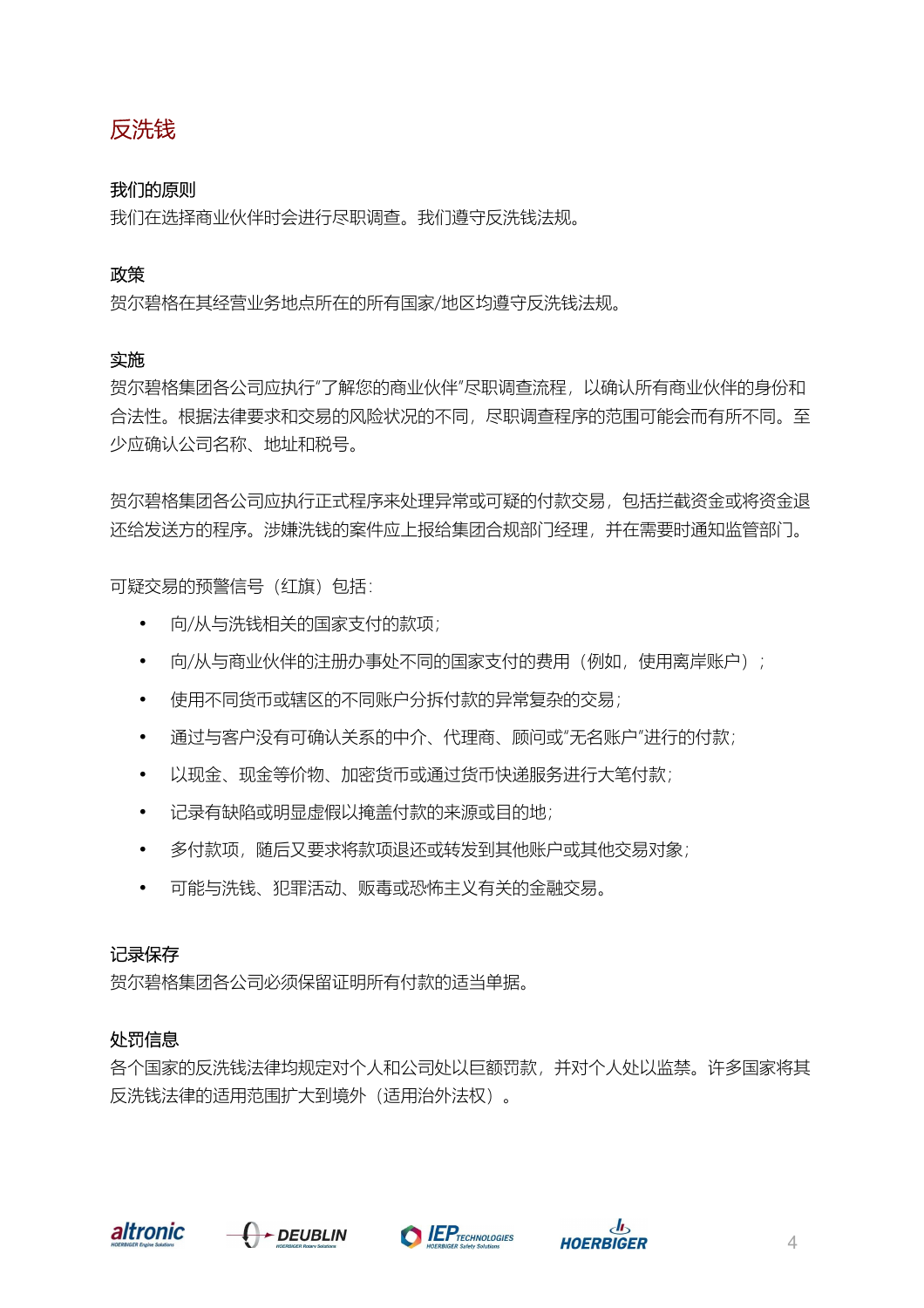# **Boj proti praní špinavých peněz**

#### **Náš princip**

Výběru našich obchodních partnerů věnujeme náležitou péči. Dodržujeme předpisy proti praní špinavých peněz.

#### **Zásady**

Firma HOERBIGER dodržuje předpisy proti praní špinavých peněz ve všech zemích, kde působí.

#### **Implementace**

Firmy skupiny HOERBIGER zavedou proces náležité péče "poznej svého obchodního partnera", aby potvrdily identitu a legitimitu všech obchodních partnerů. Rozsah postupů náležité péče se může lišit podle právních požadavků a rizikového profilu transakce. Musí být potvrzeno minimálně obchodní jméno, adresa a DIČ.

Firmy skupiny HOERBIGER zavedou formální postupy pro řešení neobvyklých nebo podezřelých platebních transakcí. To zahrnuje postupy pro zablokování finančních prostředků nebo jejich vrácení odesílající straně. Případy podezření na praní špinavých peněz budou eskalovány manažerovi pro dodržování předpisů skupiny a v případě potřeby budou informovány regulační orgány.

Mezi varovné signály (červené značky) pro podezřelé transakce patří

- platby do/ze zemí, které jsou spojeny s praním špinavých peněz,
- platby do/ze zemí, které se liší od sídla obchodního partnera (např. používání offshorových účtů),
- neobvykle složité transakce s rozdělenými platbami, které zahrnují různé účty v různých měnách nebo jurisdikcích,
- platby prostřednictvím zprostředkovatelů, agentů, poradců nebo "bezejmenných účtů", které nemají žádné identifikovatelné spojení se zákazníkem,
- velké platby v hotovosti, peněžními ekvivalenty, kryptoměnami nebo peněžními kurýrními službami,
- nedostatečné nebo zjevně nepravdivé záznamy za účelem zatajení původu nebo místa určení plateb,
- přeplatky s následnou žádostí o vrácení nebo předání peněz na jiný účet nebo jinou protistranu,
- finanční transakce, které mohou být spojeny s praním špinavých peněz, trestnou činností, obchodem s drogami nebo terorismem.

#### **Vedení záznamů**

Firmy skupiny HOERBIGER jsou povinny uchovávat příslušné dokumenty na podporu všech plateb.

#### **Informace o sankcích a pokutách**

Prostřednictvím zákonů proti praní špinavých peněz v různých zemích jsou stanoveny významné peněžité pokuty pro jednotlivce a společnost, jakož i podmínky uvěznění jednotlivců. Mnoho zemí rozšiřuje uplatňování svých zákonů proti praní špinavých peněz za své hranice (extrateritoriální aplikace).







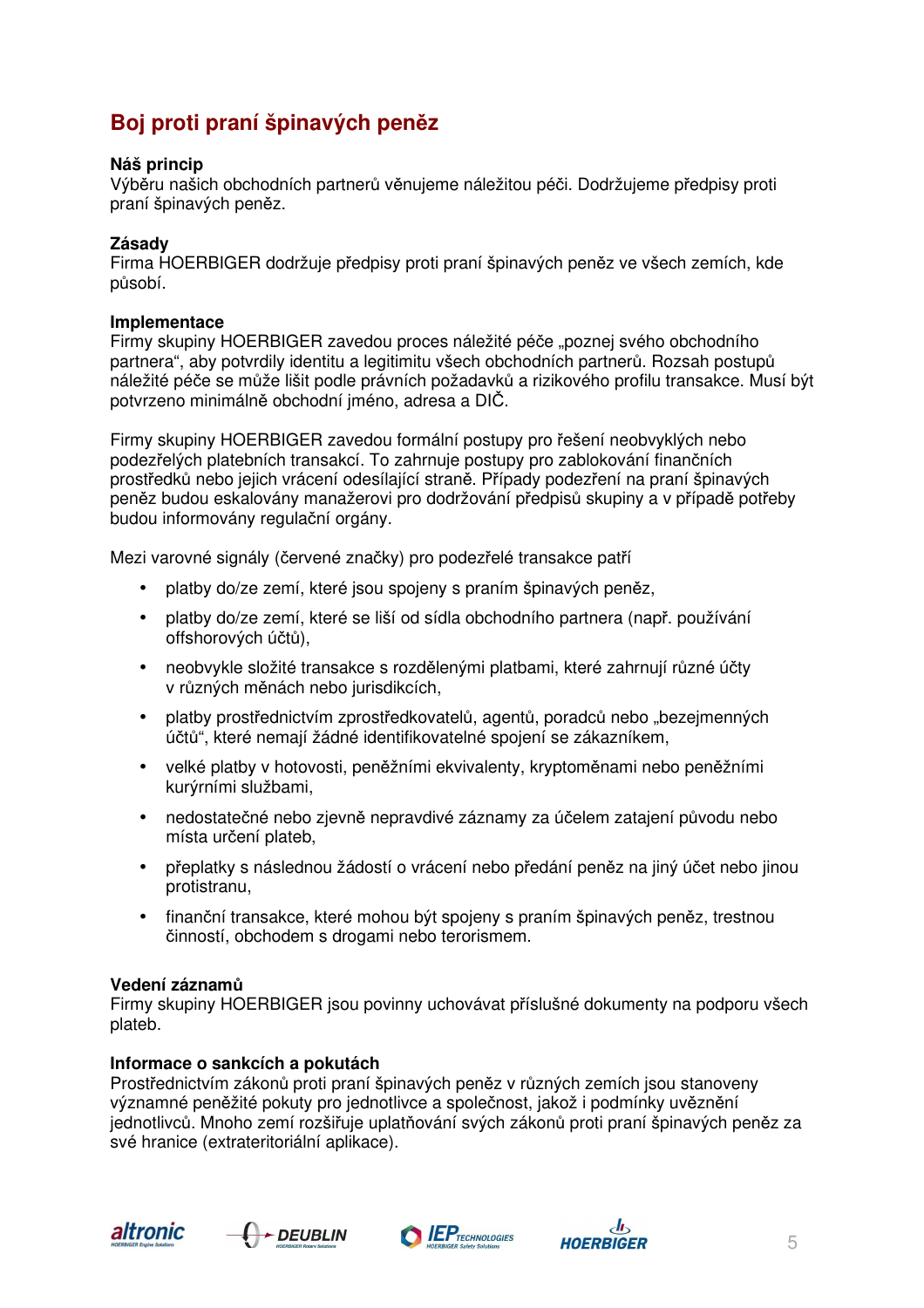# **Bekæmpelse af hvidvaskning af penge**

#### **Vores principper**

Vi udvælger vores forretningspartnere med den fornødne omhu. Vi overholder reglerne om bekæmpelse af hvidvaskning af penge.

#### **Politik**

HOERBIGER overholder bestemmelserne om bekæmpelse af hvidvaskning af penge i alle de lande, hvor virksomheden opererer.

#### **Implementering**

HOERBIGER-selskaberne skal implementere en "kend din forretningspartner"-due diligenceprocedure for at bekræfte identiteten og legitimiteten af alle forretningspartnere. Omfanget af due diligence-procedurerne kan variere alt efter de juridiske krav og transaktionens risikoprofil. Som et minimum skal virksomhedens navn, adresse og skatteregistreringsnummer bekræftes.

HOERBIGER-selskaberne skal indføre formelle procedurer for håndtering af usædvanlige eller mistænkelige betalingstransaktioner. Dette omfatter procedurer til at blokere midler eller returnere midler til afsenderen. Sager med mistanke om hvidvaskning af penge skal rappporteres til koncernens compliance-manager, og de regulerende myndigheder vil blive underrettet, hvis det er nødvendigt.

Advarselstegn for mistænkelige transaktioner omfatter

- betalinger til / fra lande, der har forbindelse til hvidvaskning af penge,
- betalinger til / fra lande, der afviger fra forretningspartnerens hjemsted (f.eks. brug af off-shore-konti),
- usædvanligt komplekse transaktioner med opdelte betalinger, der involverer forskellige konti i forskellige valutaer eller jurisdiktioner,
- betalinger gennem mellemmænd, agenter, rådgivere eller "navnløse konti", som ikke har nogen identificerbar forbindelse til kunden,
- betaling a større beløb i kontanter, likvide midler, kryptovalutaer eller via pengekurertjenester,
- mangelfulde eller tilsyneladende falske registreringer, der tjener til at skjule betalingernes oprindelse eller destination,
- overbetalinger med efterfølgende anmodning om at returnere eller videresende pengene til en anden konto eller en anden modpart og
- finansielle transaktioner, der muligvis er forbundet med hvidvaskning af penge, kriminelle aktiviteter, narkotikasmugling eller terrorisme.

#### **Registrering**

HOERBIGER-selskaberne er forpligtet til at opbevare relevante dokumenter som dokumentation for alle betalinger.

#### **Oplysninger om straffe og bøder**

Lovgivningen om bekæmpelse af hvidvaskning af penge giver i forskellige lande mulighed for betydelige bøder mod enkeltpersoner og virksomheden samt fængselsstraffe for enkeltpersoner. Mange lande udvider anvendelsen af deres love om bekæmpelse af hvidvaskning af penge til også at gælde uden for deres grænser (ekstraterritorial anvendelse).







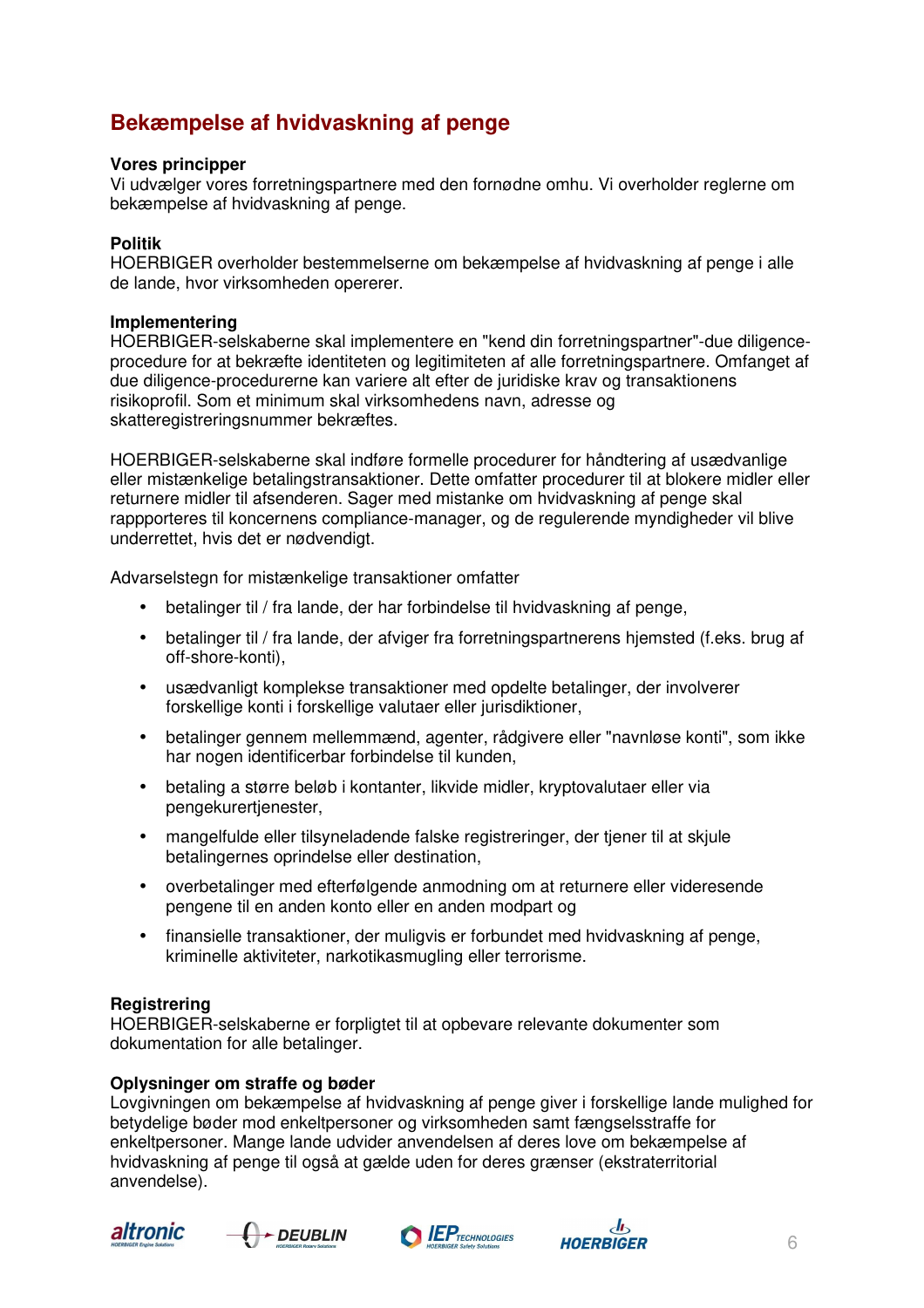# **Anti-witwaspraktijken**

#### **Ons grondbeginsel**

We betrachten due diligence bij de selectie van onze zakenpartners. Wij leven de antiwitwasvoorschriften na.

#### **Beleid**

HOERBIGER houdt zich in alle landen waar het actief is aan de voorschriften tegen het witwassen van geld.

#### **Implementatie**

HOERBIGER-bedrijven passen een "ken uw zakenpartner"-onderzoeksprocedure toe om de identiteit en legitimiteit van alle zakenpartners te bevestigen. De omvang van de "due diligence"-procedures kan variëren naar gelang van de wettelijke voorschriften en het risicoprofiel van de transactie. Ten minste de bedrijfsnaam, het adres en het belastingnummer moeten worden bevestigd.

HOERBIGER-ondernemingen passen formele procedures toe voor de behandeling van ongebruikelijke of verdachte betalingstransacties. Dit omvat procedures om fondsen te blokkeren of fondsen aan de verzendende partij terug te geven. Gevallen waarin witwaspraktijken worden vermoed, worden doorgegeven aan de Group Compliance Manager en indien nodig worden de regelgevende instanties op de hoogte gebracht.

Waarschuwingssignalen (rode vlaggen) voor verdachte transacties zijn onder meer

- betalingen naar / uit landen die in verband worden gebracht met het witwassen van geld,
- betalingen naar / uit landen die verschillen van de vestigingsplaats van de zakenpartner (bv. gebruik van off-shore rekeningen),
- ongebruikelijk complexe transacties met gesplitste betalingen, waarbij verschillende rekeningen in verschillende valuta's of rechtsgebieden betrokken zijn,
- betalingen via tussenpersonen, agenten, adviseurs, of "naamloze rekeningen" die geen identificeerbare band met de cliënt hebben,
- grote betalingen in contanten, kasequivalenten, cryptovaluta of via geldkoeriersdiensten,
- gebrekkige of schijnbaar valse administratie om de oorsprong of bestemming van betalingen te verhullen,
- te hoge betalingen met een later verzoek om het geld terug te storten of door te sturen naar een andere rekening of een andere tegenpartij en
- financiële transacties die mogelijk verband houden met het witwassen van geld, criminele activiteiten, drugshandel of terrorisme.

#### **Bijhouden van gegevens**

HOERBIGER-bedrijven zijn verplicht de nodige documenten bij te houden om alle betalingen te staven.

#### **Informatie over sancties en boetes**

Anti-witwaswetten in verschillende landen voorzien in aanzienlijke geldboetes voor personen en het bedrijf, en gevangenisstraffen voor personen. Veel landen breiden de toepassing van hun anti-witwaswetgeving uit tot buiten hun grenzen (extraterritoriale toepassing).







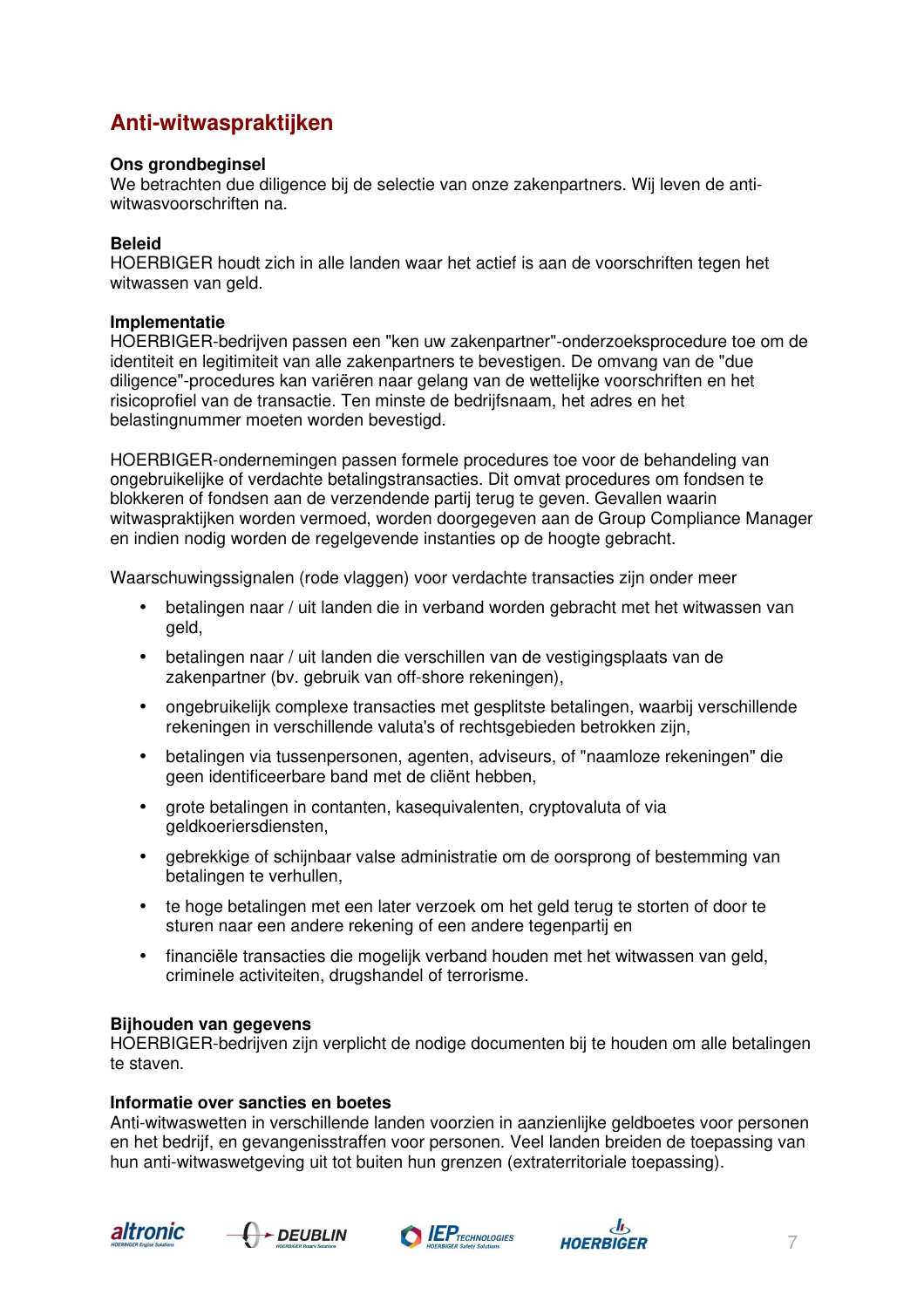# **Lutte contre le blanchiment d'argent**

#### **Notre principe**

Nous effectuons une vérification diligente lors de la sélection de nos partenaires commerciaux. Nous respectons les réglementations sur la lutte contre le blanchiment d'argent.

#### **Politique**

HOERBIGER respecte les réglementations sur la lutte contre le blanchiment d'argent dans tous les pays où elle réalise ses activités.

#### **Mise en œuvre**

Les entreprises de HOERBIGER doivent mettre en œuvre un processus de vérification diligente qui vise à « connaître leur partenaire commercial » afin de confirmer l'identité et la légitimité de tous les partenaires commerciaux. L'étendue des procédures de vérification diligente peut varier en fonction des exigences légales et du profil de risque de la transaction. À minima, il convient de confirmer la raison sociale, l'adresse et l'identifiant TVA.

Les entreprises de HOERBIGER doivent mettre en œuvre des procédures formelles destinées à gérer les transactions inhabituelles ou les paiements suspects. Cela inclut des procédures pour bloquer des fonds ou retourner des fonds à la partie expéditrice. Les cas de blanchiment d'argent suspecté doivent être transmis au Group Compliance Manager et les autorités de contrôle seront informées le cas échéant.

Les signes avant-coureurs (drapeaux rouges) indiquant des transactions douteuses incluent

- les paiements à/de pays associés au blanchiment d'argent,
- les paiements à/de pays différents de celui du siège social du partenaire commercial (par exemple, utilisation de comptes off-shore),
- les transactions inhabituellement complexes avec des paiements fractionnés, impliquant différents comptes dans différentes devises ou juridictions,
- les paiements par le biais d'intermédiaires, agents, conseillers ou « comptes anonymes » n'ayant aucun lien identifiable avec le client,
- les paiements importants en espèces, quasi-espèces, crypto monnaies ou par des services de passeurs de fonds,
- les dossiers présentant des lacunes ou apparemment faux afin de dissimuler l'origine ou la destination des paiements,
- les paiements excédentaires avec demande ultérieure de retourner ou transférer l'argent à un compte différent ou à une contrepartie différente, et
- les transactions financières ayant un éventuel lien avec le blanchiment d'argent, des activités criminelles, le trafic de drogues ou le terrorisme.

#### **Tenue de dossiers**

Les entreprises de HOERBIGER sont tenues de conserver les documents appropriés justifiant tous les paiements.

#### **Informations sur les pénalités et amendes**

Les lois sur la lutte contre le blanchiment d'argent dans différents pays prévoient des amendes significatives à l'encontre des individus et de l'entreprise, ainsi que des peines de prison pour les individus. De nombreux pays étendent l'application de leurs lois sur la lutte contre le blanchiment d'argent au-delà de leurs frontières (application extraterritoriale).







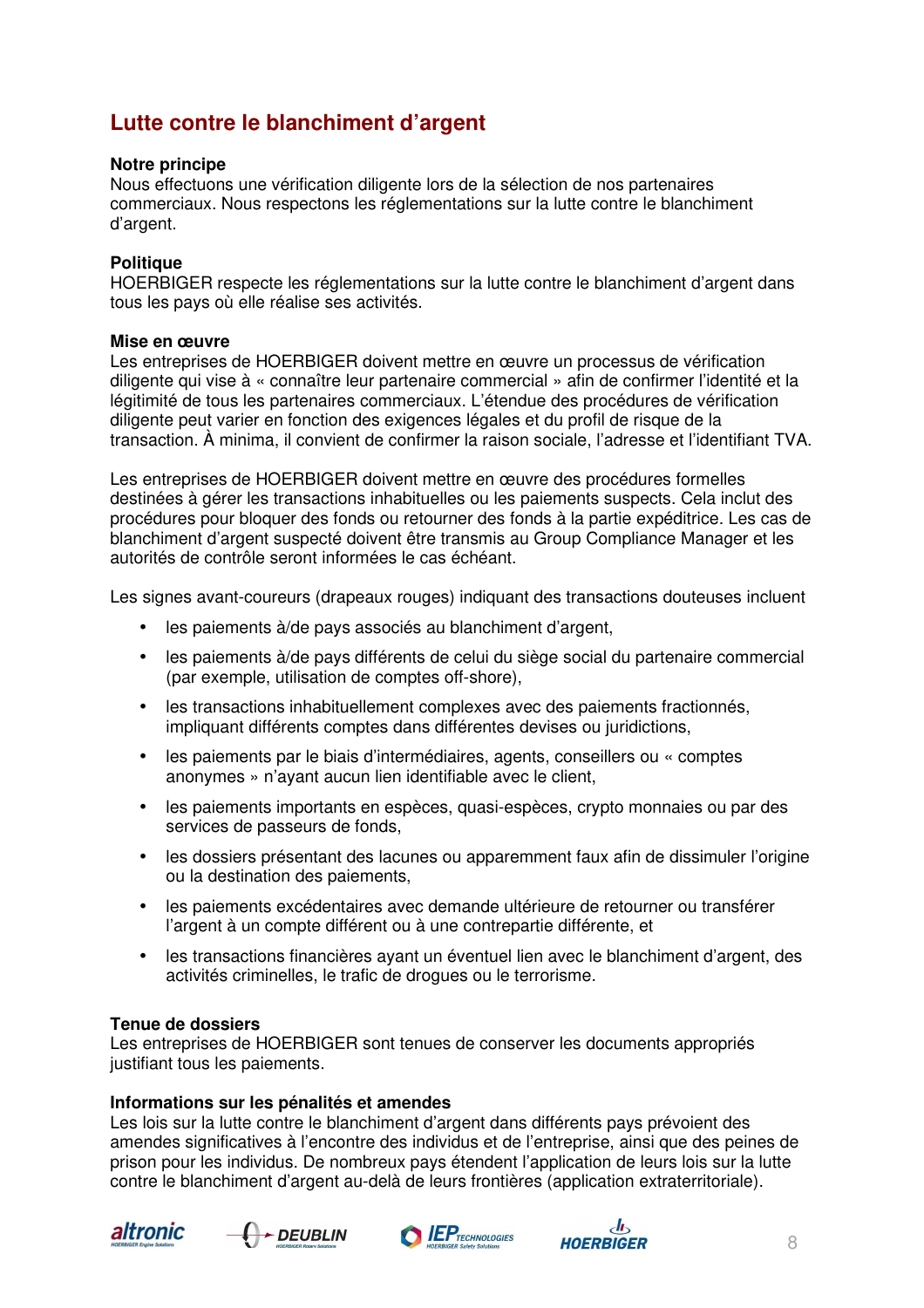# **Rahanpesun torjunta**

#### **Periaatteemme**

Noudatamme tunnistamismenettelyä liikekumppaneidemme valinnassa. Noudatamme rahanpesun vastaisia määräyksiä.

#### **Käytänne**

HOERBIGER noudattaa rahanpesun vastaisia määräyksiä kaikissa niissä maissa, joissa se toimii.

#### **Toteutus**

HOERBIGER-yhtiöiden on laadittava 'tunne liikekumppanisi' tunnistamisprosessi kaikkien liikekumppanien identiteetin ja laillisuuden vahvistamiseksi. Tunnistamistoimenpiteiden laajuus voi vaihdella lakisääteisistä vaatimuksista ja liiketoimen riskiprofiilista riippuen. Vähintään yrityksen nimi, osoite ja verotunnus on vahvistettava.

HOERBIGER-yhtiöiden on käsiteltävä epätavallisia tai epäilyttäviä maksutapahtumia virallisten menettelyjen mukaisesti. Tähän sisältyvät menettelyt varojen estämiseksi tai varojen palauttamiseksi lähettävälle osapuolelle. Epäillyistä rahanpesutapauksista on ilmoitettava konsernin vaatimustenmukaisuudesta vastaavalle taholle ja tarvittaessa sääntelyviranomaisille.

Epäilyttävien tapahtumien varoitusmerkkejä (eli nk. punaisia lippuja) ovat muun muassa seuraavat:

- maksut maihin/maista, jotka liittyvät rahanpesuun,
- maksut maihin/maista, jotka eroavat liikekumppanin virallisesta toimipaikasta (esim. offshore-tilien käyttö),
- epätavallisen monimutkaiset tapahtumat, joissa maksu jaetaan osiin, käytetään eri tilejä eri valuutoissa tai eri lainkäyttöalueilla,
- maksut sellaisten välikäsien, agenttien, neuvonantajien tai 'nimettömien tilien' kautta, joilla ei ole mitään tunnistettavaa yhteyttä asiakkaaseen,
- suuret maksut käteisellä, käteiseen rinnastettavalla suorituksella, kryptovaluutoissa tai rahalähettipalvelun välityksellä,
- puutteelliset tai selkeästi virheelliset tositteet, joilla pyritään salaamaan maksujen alkuperä tai päämäärä,
- ylimaksut ja niitä seuraava pyyntö palauttaa tai välittää rahat edelleen eri tilille tai eri vastapuolelle ja
- taloudelliset tapahtumat, jotka liittyvät mahdollisesti rahanpesuun, rikollisiin toimiin, huumekauppoihin tai terrorismiin.

#### **Kirjanpito**

HOERBIGER-yhtiöiden on ylläpidettävä asianmukaisia asiakirjoja kaikkien maksujen tueksi.

#### **Tietoja rangaistuksista ja sakoista**

Rahanpesun torjuntaa koskevat lait sisältävät huomattavia rahallisia sakkoja yksittäisille henkilöille ja yritykselle, sekä yksittäisten henkilöiden vankilarangaistuksia. Monet maat ovat laajentaneet rahanpesun torjuntaa koskevien lakiensa soveltamisen omien rajojensa ulkopuolelle (ekstraterritoriaalinen soveltaminen).







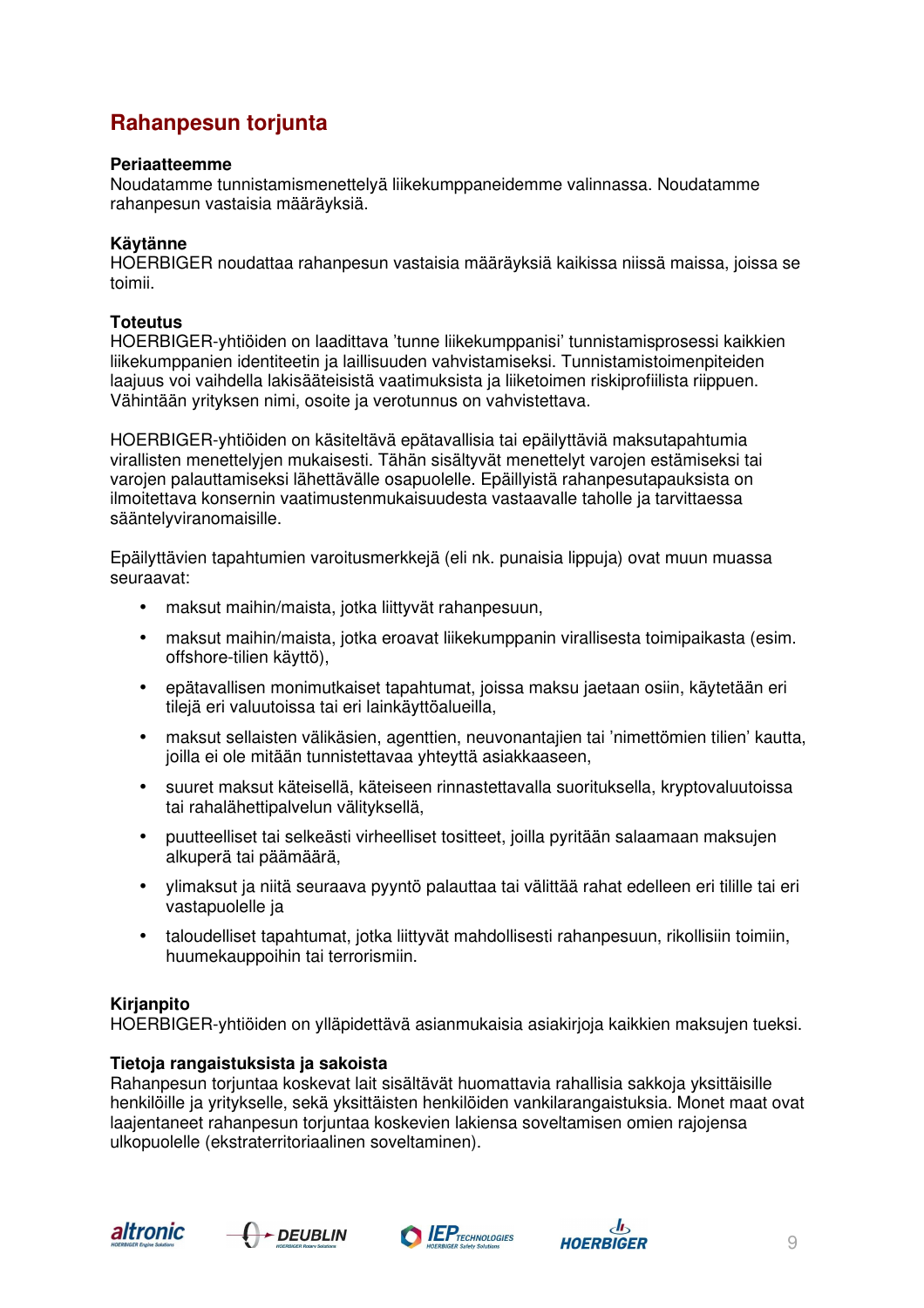### **Καταπολέμηση της νομιμοποίησης εσόδων από παράνομες δραστηριότητες**

#### **Οι αρχές μας**

Επιδεικνύουμε τη δέουσα επιμέλεια κατά την επιλογή των εταιρικών μας συνεργατών. Συμμορφωνόμαστε με τους κανονισμούς καταπολέμησης της νομιμοποίησης εσόδων από παράνομες δραστηριότητες.

#### **Πολιτική**

Η HOERBIGER συμμορφώνεται με τους κανονισμούς καταπολέμησης της νομιμοποίησης εσόδων από παράνομες δραστηριότητες σε όλες τις χώρες στις οποίες δραστηριοποιείται.

#### **Υλοποίηση**

Οι εταιρείες της HOERBIGER πρέπει να ακολουθούν μια διαδικασία δέουσας επιμέλειας τύπου «γνωρίζω τον επιχειρηματικό μου εταίρο» για την επαλήθευση της ταυτότητας και της νομιμότητας όλων των εταιρικών συνεργατών. Ο βαθμός της δέουσας επιμέλειας μπορεί να ποικίλλει ανάλογα με τις νομικές απαιτήσεις και το προφίλ κινδύνου μιας συναλλαγής. Ως ελάχιστη προϋπόθεση, θα πρέπει να επιβεβαιωθούν η επωνυμία, η διεύθυνση και ο αριθμός ΦΠΑ της εταιρείας.

Οι εταιρείες της HOERBIGER οφείλουν να εφαρμόζουν επίσημες διαδικασίες για την αντιμετώπιση ασυνήθιστων ή ύποπτων συναλλαγών πληρωμής. Σε αυτές περιλαμβάνονται διαδικασίες για τον αποκλεισμό ή την επιστροφή κεφαλαίων στο αποστέλλον μέρος. Οι περιπτώσεις όπου υπάρχει υποψία ξεπλύματος μαύρου χρήματος πρέπει να παραπέμπονται στον/στην Υπεύθυνο/-η εταιρικής συμμόρφωσης και να κοινοποιούνται στις κανονιστικές αρχές, εάν χρειαστεί.

Τα προειδοποιητικά σημάδια (κόκκινες σημαίες) για τις ύποπτες συναλλαγές περιλαμβάνουν τις εξής περιπτώσεις

- πληρωμές προς/από χώρες που είναι γνωστές για νομιμοποίηση εσόδων από παράνομες δραστηριότητες,
- πληρωμές προς/από χώρες που δεν συμπίπτουν με την καταστατική έδρα του εταιρικού συνεργάτη (π.χ. χρήση λογαριασμών off-shore),
- ασυνήθιστα περίπλοκες συναλλαγές με διαχωρισμό πληρωμών, χρήση διαφορετικών λογαριασμών σε διαφορετικά νομίσματα ή δικαιοδοσίες,
- πληρωμές από μεσάζοντες, διαμεσολαβητές, συμβούλους ή «ανώνυμους λογαριασμούς» που δεν σχετίζονται εμφανώς με τον πελάτη,
- μεγάλα ποσά πληρωμών σε μετρητά, ταμειακά ισοδύναμα, κρυπτονομίσματα ή μέσω υπηρεσιών μεταφοράς χρημάτων,
- ατελή ή εμφανώς λανθασμένα έγγραφα που αποκρύπτουν την προέλευση ή τον προορισμό των πληρωμών,
- αδικαιολόγητες πληρωμές με αίτημα επιστροφής ή μεταφοράς των χρημάτων σε διαφορετικό λογαριασμό ή αντισυμβαλλόμενο μέρος, και
- χρηματικές συναλλαγές που ενδεχομένως σχετίζονται με νομιμοποίηση εσόδων από παράνομες δραστηριότητες, εγκληματικές δραστηριότητες, διακίνηση ναρκωτικών ή με την τρομοκρατία.

#### **Τήρηση αρχείων**

Οι εταιρείες της HOERBIGER οφείλουν να διατηρούν τα απαραίτητα έγγραφα για την υποστήριξη όλων των πληρωμών.







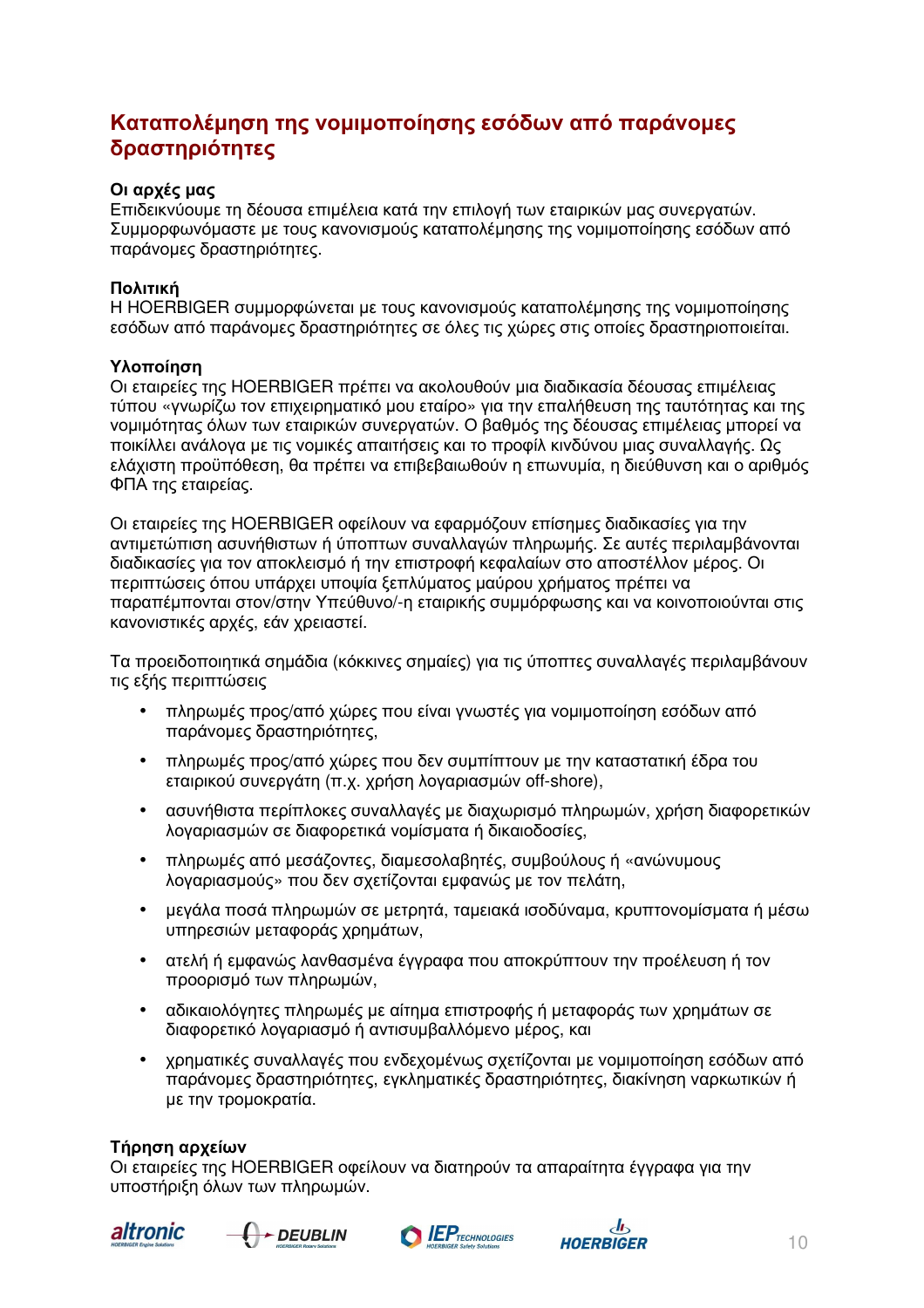#### **Πληροφορίες σχετικά με τις κυρώσεις και τα πρόστιμα**

Η νομοθεσία σχετικά με την καταπολέμηση της νομιμοποίησης εσόδων από παράνομες δραστηριότητες πολλών χωρών προβλέπει σημαντικά χρηματικά πρόστιμα σε άτομα και στην εταιρεία, αλλά και ποινές φυλάκισης σε άτομα. Πολλές χώρες επεκτείνουν την ισχύ της νομοθεσίας περί καταπολέμησης της νομιμοποίησης εσόδων από παράνομες δραστηριότητες πέραν των συνόρων τους (εξωεδαφική εφαρμογή).







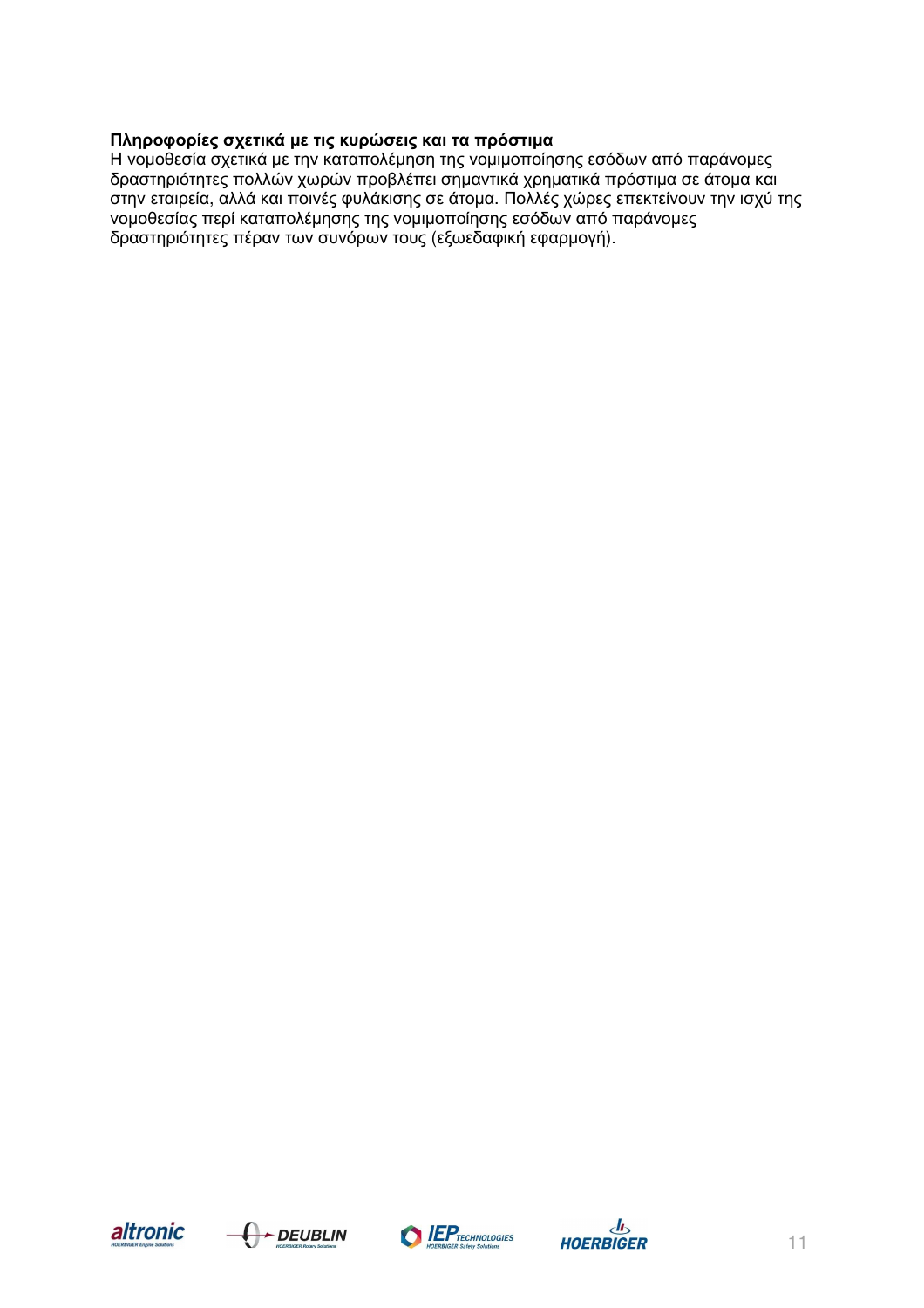# **Pénzmosás elleni küzdelem**

#### **Alapelveink**

Kellő gondossággal járunk el az üzleti partnereink kiválasztásánál. Betartjuk a pénzmosás elleni szabályokat.

#### **Irányelv**

HOERBIGER betartja a pénzmosás elleni szabályokat, minden országban, ahol pénzügyi műveletet végez.

#### **Végrehajtás**

A HOERBIGER vállalatoknak kötelességük implementálni az "ismeri az üzleti partnerét" átvilágítási folyamatot, az összes üzleti partner azonosságának és legitimitásának megerősítésére. Az átvilágítási eljárások mértéke a jogi követelményektől és az ügylet kockázatától függően változhat. Legalább a vállalkozás nevét, címét és adószámát meg kell erősíteni.

A HOERBIGER vállalatoknak kötelessége hivatalos eljárást indítani a szokatlan vagy gyanús fizetési tranzakciók kezelésére. Ez magában foglalja a pénzeszközök blokkolását vagy a küldő félnek történő visszatérítését is. A pénzmosás gyanújának eseteit magasabb szinten a Compliance Csoport kezeli, valamint szükség esetén értesítik a szabályozó hatóságokat.

A gyanús tranzakciókra vonatkozó figyelmeztető jelzések (piros zászlók) a következők lehetnek:

- pénzmosáshoz köthető országokba/ból történő be/kifizetések,
- olyan országokba/ból történő kifizetések, amelyek különböznek az üzleti partner székhelyétől (pl. Offshore számlák használata),
- szokatlanul bonyolult tranzakciók szétválasztott kifizetésekkel, amelyek különböző számlákat, különböző valutákat és joghatóságokat tartalmaznak,
- közvetítőkön, ügynökökön vagy tanácsadókon keresztül történő fizetések vagy "név nélküli számlák", ahol nem azonosítható be az ügyfél,
- nagyobb összegű készpénz, kriptovaluták vagy pénz futárszolgálat,
- hiányos vagy látszólag hamis nyilvántartás, ahol a kifizetések származása vagy szállítási helye rejtve van,
- túlfizetések, amelyeket később visszatérítenek, vagy továbbított pénz egy másik számlára vagy másik partner nevére,
- pénzügyi tranzakciók, amelyek valószínűleg pénzmosással, bűncselekményekkel, kábítószer-kereskedelemmel vagy terrorizmussal lehetnek kapcsolatban.

#### **Nyilvántartás**

A HOERBIGER vállalatoknak megfelelő dokumentációt kell vezetni az összes ki- és befizetés alátámasztására.

#### **Információk a Szankciókról és Bírságokról**

A pénzmosás elleni törvények az egyének vagy vállalkozások ellen, országonként változó pénzbírságot írnak elő, vagy akár az egyének börtönbüntetését is kiszabhatják. Több ország a határokon túl is kiterjeszti a pénzmosás elleni törvényei alkalmazását (határon túli alkalmazás).







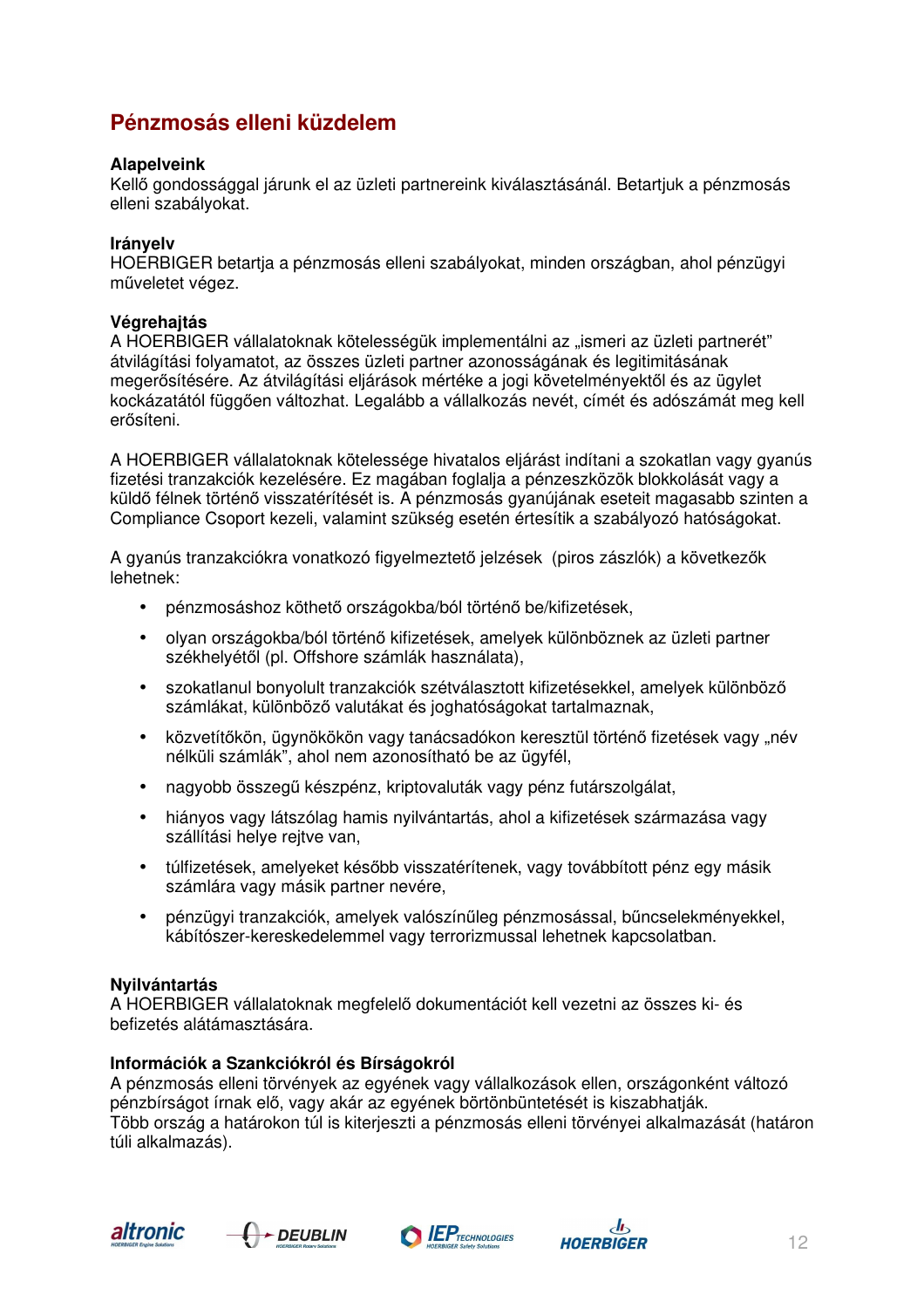# **Antiriciclaggio**

#### **Il nostro principio**

Eseguiamo la due diligence nella scelta dei nostri partner commerciali. Rispettiamo le normative antiriciclaggio.

#### **Politica**

HOERBIGER rispetta le normative antiriciclaggio in tutti i Paesi in cui opera.

#### **Implementazione**

Le aziende di HOERBIGER Group implementeranno un processo di due diligence di "conoscenza del partner commerciale" per confermare l'identità e la legittimità di tutti i partner commerciali. L'entità delle procedure di due diligence può variare in base ai requisiti legali e al profilo di rischio dell'operazione. Devono essere confermati almeno la ragione sociale, l'indirizzo e il codice fiscale.

Le aziende di HOERBIGER Group implementeranno procedure formali per la gestione di operazioni di pagamento insolite o sospette. Ciò include le procedure per bloccare i fondi o restituire i fondi alla parte mittente. I casi di sospetto riciclaggio di denaro devono essere inoltrati al Group Compliance Manager e le autorità di regolamentazione saranno informate se necessario.

I segnali di avvertimento (campanelli d'allarme) relativi a transazioni sospette includono:

- Pagamenti verso/da Paesi associati al riciclaggio di denaro
- Pagamenti verso/da Paesi diversi rispetto alla sede legale del partner commerciale (ad es. utilizzo di conti offshore)
- Transazioni insolitamente complesse con pagamenti frazionati, che coinvolgono conti diversi in valute o giurisdizioni diverse
- Pagamenti tramite intermediari, agenti, consulenti o "conti anonimi" che non hanno alcun legame dimostrabile con il cliente
- Elevati pagamenti in contanti, equivalenti di contanti, criptovalute o servizi di corriere di denaro
- Documentazione lacunosa o apparentemente falsa per nascondere l'origine o la destinazione dei pagamenti
- Pagamenti in eccesso con successiva richiesta di restituzione o inoltro del denaro su un conto diverso o a una controparte diversa
- Transazioni finanziarie probabilmente collegate a riciclaggio di denaro, attività criminali, traffico di droga o terrorismo

#### **Archiviazione**

Le aziende di HOERBIGER Group sono tenute a mantenere una documentazione appropriata a supporto di tutti i pagamenti.

#### **Informazioni su sanzioni e multe**

Le leggi antiriciclaggio in vari Paesi prevedono sanzioni pecuniarie significative contro le persone e l'azienda, nonché pene detentive per le persone. Molti Paesi estendono l'applicazione delle proprie leggi antiriciclaggio oltre i propri confini (applicazione extraterritoriale).







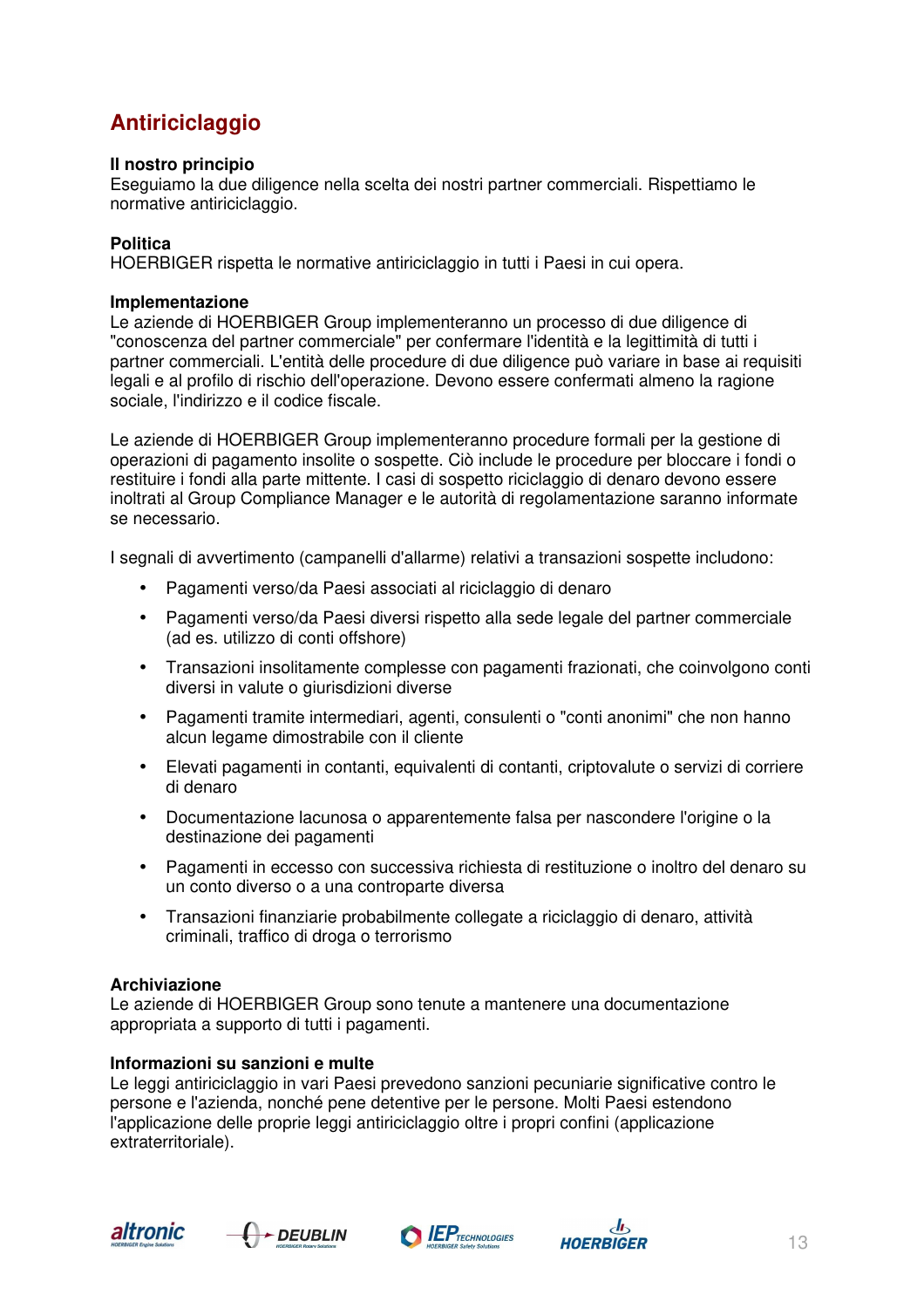### マネーロンダリング禁止

#### **弊社の原則**

弊社は、弊社のビジネス・パートナー等の選択において、適正評価を実施するものとしま す。弊社は、マネーロンダリング禁止に関する規制に対して準拠するものとします。

#### **方針**

HOERBIGER は、かかる企業が運営している全ての諸国において、マネーロンダリング禁止 に関する規制を遵守するものとします。

#### **施行**

HOERBIGER の企業等は、あらゆるビジネス・パートナー等の身元ならびに合法性を確認す るために、「貴殿のビジネス・パートナーの認識」に関する適正評価の手続きを実施するも のとします。適正評価に関する手続きの範囲は、当該商取引に関する法律上の要件ならびに リスク特性に従って異なる場合があるものとします。少なくとも、本件の商号、住所ならび に税務 ID(身分証明)などが確認されるものとします。

HOERBIGER の企業等は、特別な支払い取引あるいは嫌疑のある支払い取引を処理するため に、正式な手続きを施行するものとします。これには、資金を阻止する手続き、あるいは当 該資金を送金元の当事者に対して返金する手続きが含まれるものとします。嫌疑のあるマネ ーロンダリングの事件は、当該グループのコンプライアンス部門の部⻑に⾄るまで通告され るものとします。更に、要請がある場合、かかる事件は規制当局に対して通告されるものと します。

嫌疑のある商取引行為を目的とした警告標識(警告の赤旗)は、下記の事項を含むものとし ます。すなわち:

- マネーロンダリングに関連した諸国に対する/からの支払い
- 本件のビジネス・パートナーの登録事務所とは異なる諸国に対する/からの支払い (事例:海外口座の利用など)
- 分割支払金を伴う特別に複雑な商取引(異なる通貨あるいは司法管轄区における異 なる口座に関連しているものとします。)
- 本件の顧客に対して特定可能な関連性を有していない仲介人、代理人、アドバイザ ーあるいは「匿名の口座」を通じた支払い
- 現金、現金と同等物、暗号通貨による、あるいは現金国際宅配便による高額な支払 い
- 支払元もしくは送金先の隠蔽を目的とした不十分な記録かつ明白に虚偽の記録
- 異なる口座あるいは異なる相手方当事者に対して金銭を返済する、または送金する ことを目的とした以降の要請を伴う過分の支払い、更に







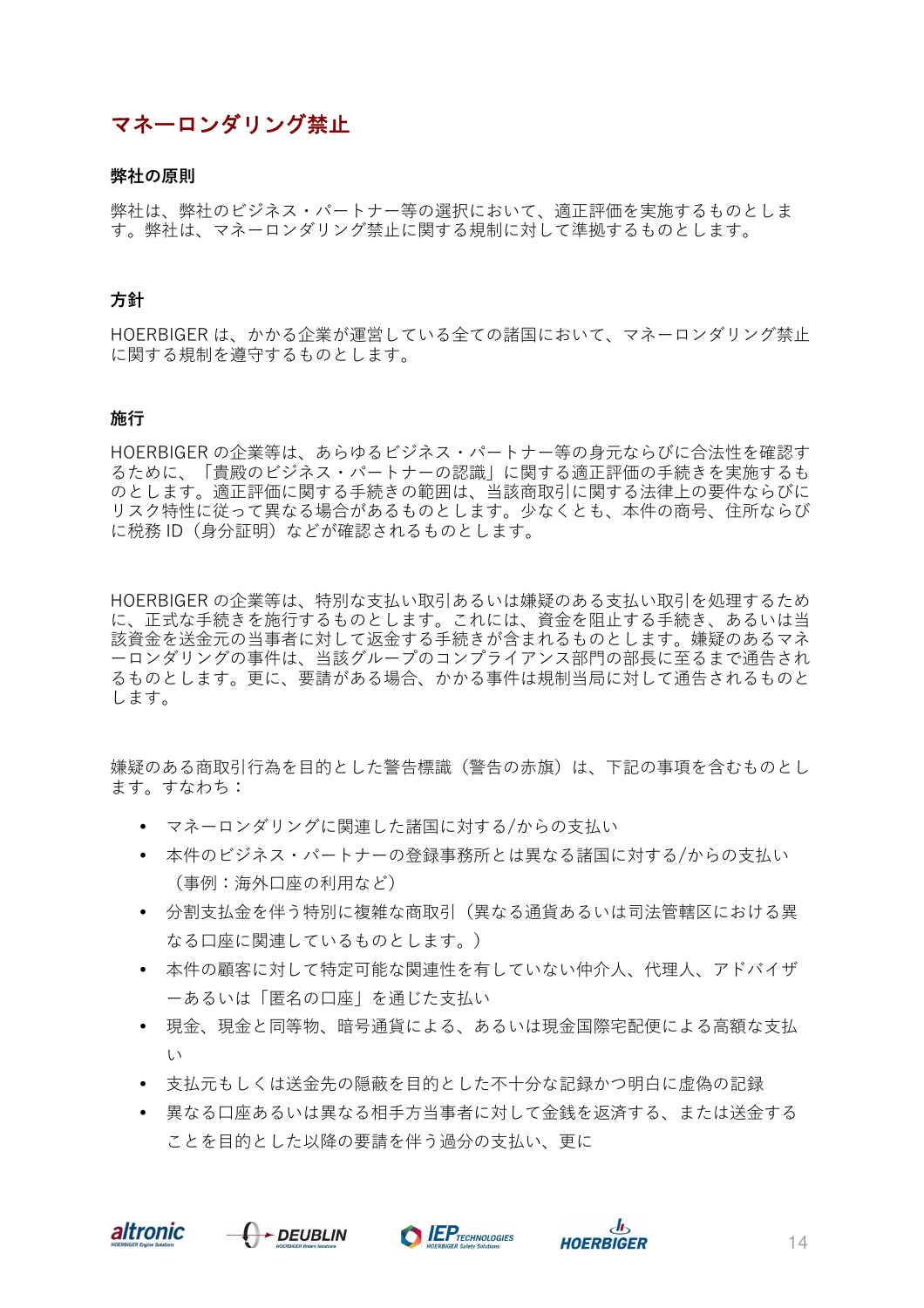• マネーロンダリング、犯罪行為、麻薬取引あるいはテロ行為に関連する可能性があ る金融取引

#### **記録保持**

HOERBIGER の企業等は、あらゆる支払金を立証する適切な文書を維持しなければならない ものとします。

#### **刑罰ならびに罰金に関する情報**

様々な諸国におけるマネーロンダリング禁止法により、個人等および当該企業に対する重大 な金銭上の罰金のみならず、個人等に対する懲役刑が規定されるものとします。多数の諸国 は、国境を越えてマネーロンダリング禁止法を拡大適用するものとします(域外適用)。







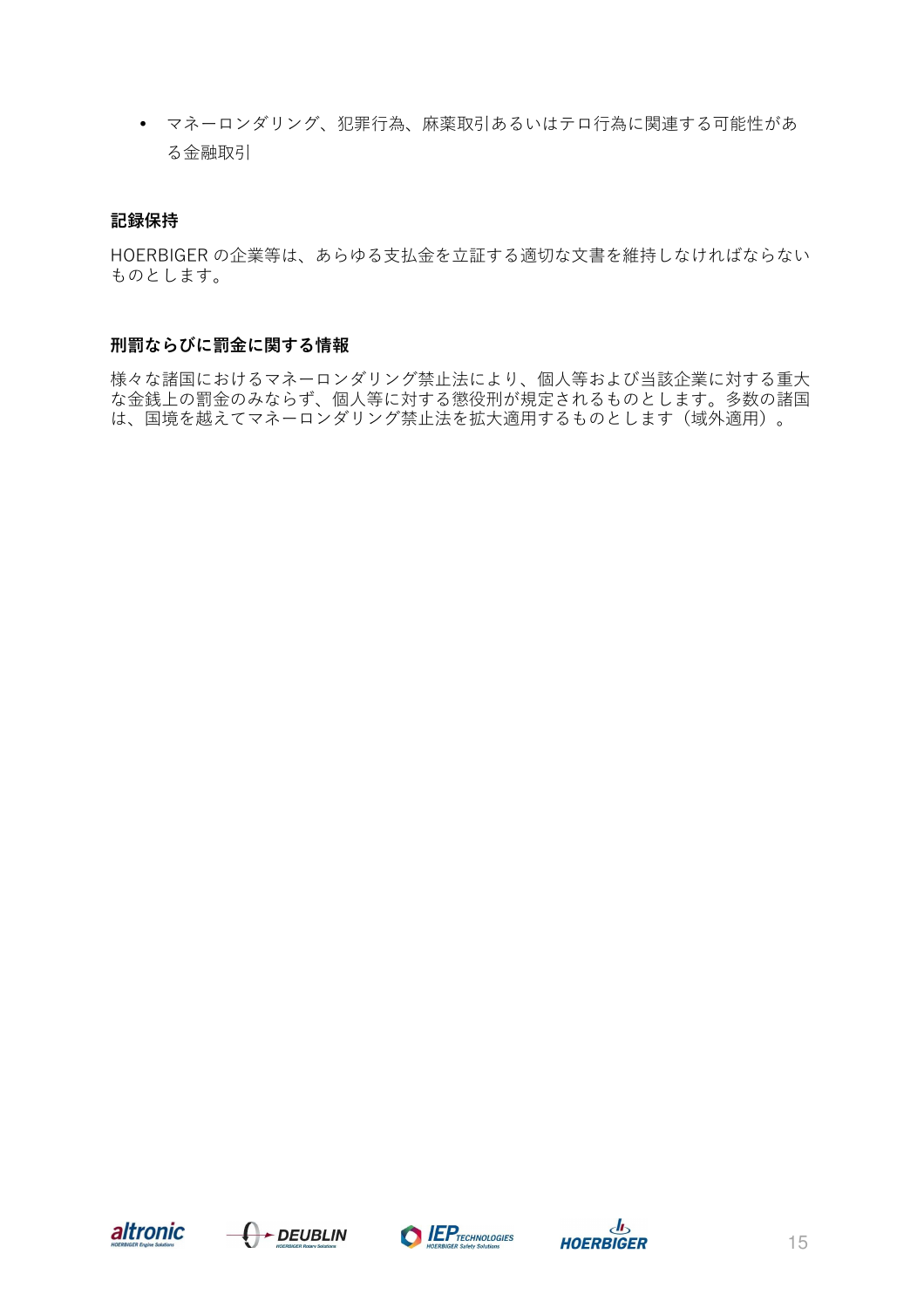### 자금 세탁 방지

#### 우리의 원칙

비즈니스 파트너를 선정할 때 실사를 실시합니다. 자금 세탁 방지 규정을 준수합니다.

정책

HOERBIGER 는 사업을 운영하는 모든 국가에 있어 자금 세탁 방지 규정을 준수합니다.

#### 구현

HOERBIGER 계열사는 '비즈니스 파트너 파악하기' 실사 절차를 구현하여 모든 비즈니스 파트너의 신원과 합법성을 확인합니다. 실사 절차의 범위는 법률 요건 및 거래의 위험 프로파일에 따라 달라집니다. 최소한 회사명, 주소, 세금 번호를 확인해야 합니다.

HOERBIGER 계열사는 공식 절차를 구현하여 비정상적이거나 의심스러운 결제 거래를 처리합니다. 여기에는 자금을 차단하거나 송금처로 자금을 반환하는 절차가 포함됩니다. 자금 세탁이 의심나는 경우, 그룹의 준법감시인에게 보고하고 필요 시 규제 기관에 통지해야 합니다.

의심스러운 거래에 대한 경고 신호(적색 깃발)에는 다음이 포함됩니다.

- 자금 세탁과 관련된 국가에 지급되는/국가로부터 받는 결제,
- 비즈니스 파트너의 등록 사무실과 다른 국가에 대한/국가로부터의 결제(예: 해외 계좌 이용),
- 다른 통화 또는 관할권 등 다른 계좌를 포함한 분산 결제 등 비정상적이고 복잡한 거래,
- 고객과의 관련성이 확인되지 않은 중개인, 에이전트, 어드바이저, 또는 '무명 계좌'를 통한 결제,
- 현금, 현금 등가물, 암호 화폐, 또는 자금 전달 서비스를 통한 고액 결제,
- 출처 또는 결제 대상을 숨기기 위한 불충분하거나 명백한 거짓 기록,
- 초과 지급 후 환불 요청, 또는 자금을 다른 계좌 또는 다른 당사자에 전달,
- 자금 세탁, 범죄 활동, 마약 운반, 또는 테러와 관련될 수 있는 자금 거래.

#### 기록 유지

HOERBIGER 계열사는 모든 결제를 입증할 적절한 문서를 유지 관리해야 합니다.

#### 벌금 및 과태료 관련 정보

많은 국가의 자금 세탁 방지법에 따라 개인 및 회사는 상당한 금액을 벌금을 부과받으며, 개인은 징역형을 살 수 있습니다. 많은 국가는 국경을 넘어서 자금 세탁 방지법을 확장하여 적용합니다(치외 법권 적용).







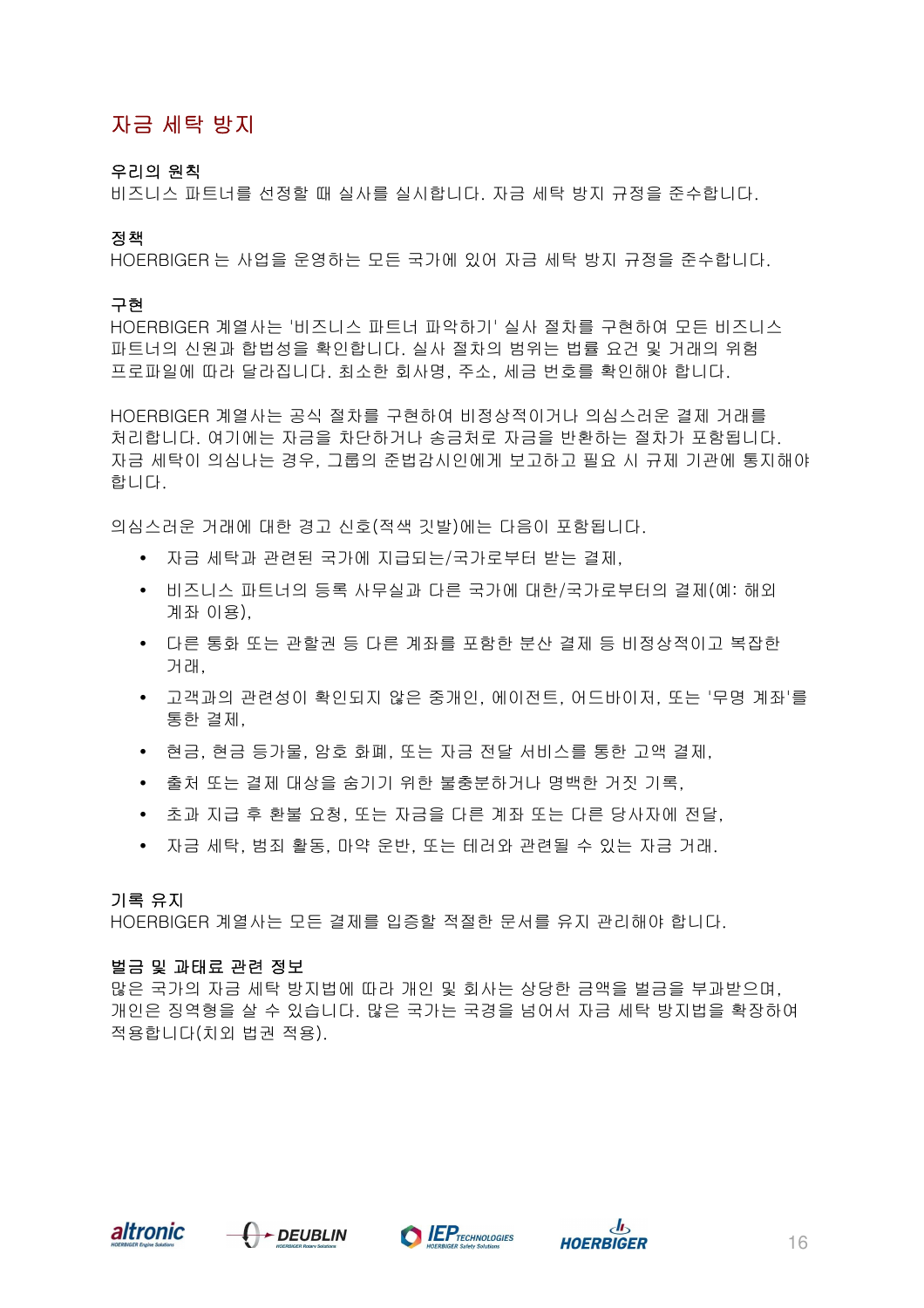# **Antipengubahan Wang Haram**

#### **Prinsip Kami**

Kami mengamalkan usaha wajar dalam pemilihan rakan niaga perniagaan kami. Kami mematuhi peraturan antipengubahan wang haram.

#### **Dasar**

HOERBIGER mematuhi peraturan antipengubahan wang haram di semua negara tempat ia beroperasi.

#### **Pelaksanaan**

Syarikat HOERBIGER hendaklah melaksanakan proses usaha wajar 'kenali rakan niaga perniagaan anda' untuk mengesahkan identiti dan kesahihan semua rakan niaga perniagaan. Takat prosedur usaha wajar mungkin berbeza mengikut keperluan undangundang dan profil risiko urus niaga. Sekurang-kurangnya nama perniagaan, alamat dan ID cukai tersebut hendaklah disahkan.

Syarikat HOERBIGER hendaklah melaksanakan prosedur formal untuk menangani urus niaga pembayaran yang luar biasa atau yang disyaki. Ini termasuk prosedur untuk menyekat dana atau pulangkan dana kepada pihak yang menghantar. Kes disyaki pengubahan wang haram akan dimaklumkan kepada Pengurus Pematuhan Kumpulan dan pihak berkuasa kawal selia akan diberitahu jika perlu.

Tanda amaran (bendera merah) untuk urus niaga yang disyaki termasuk

- termasuk pembayaran ke /dari negara yang dikaitkan dengan pengubahan wang haram,
- pembayaran ke / dari negara yang berbeza dari pejabat berdaftar rakan niaga perniagaan (cth., penggunaan akaun luar pesisir),
- urus niaga luar biasa kompleks dengan pembayaran berpecah, melibatkan akaun berbeza dalam mata wang atau bidang kuasa yang berbeza,
- pembayaran melalui perantara, ejen, penasihat atau 'akaun tanpa nama' yang tidak mempunyai pautan yang dikenal pasti kepada pelanggan,
- pembayaran besar secara tunai, setara tunai, mata wang kripto atau melalui perkhidmatan kurier wang,
- kekurangan atau rupa-rupanya rekod palsu untuk menyembunyikan yang asal atau destinasi pembayaran,
- pembayaran berlebihan dengan permintaan berikutnya untuk memulangkan atau memajukan wang itu ke akaun berbeza atau pihak lawan yang berbeza, dan
- urus niaga kewangan yang mungkin dikaitkan dengan pengubahan wang haram, aktiviti jenayah, pengedaran dadah atau keganasan.

#### **Penyimpanan rekod**

Syarikat HOERBIGER perlu mengekalkan dokumen yang sewajarnya untuk menyokong semua pembayaran.

#### **Maklumat mengenai penalti dan denda**

Undang-undang antipengubahan wang haram di pelbagai negara memberikan denda kewangan yang ketara terhadap individu dan syarikat, serta hukuman penjara bagi individu. Banyak negara melanjutkan penggunaan undang-undang antipengubahan wang haram mereka di luar sempadan mereka (permohonan luar wilayah).







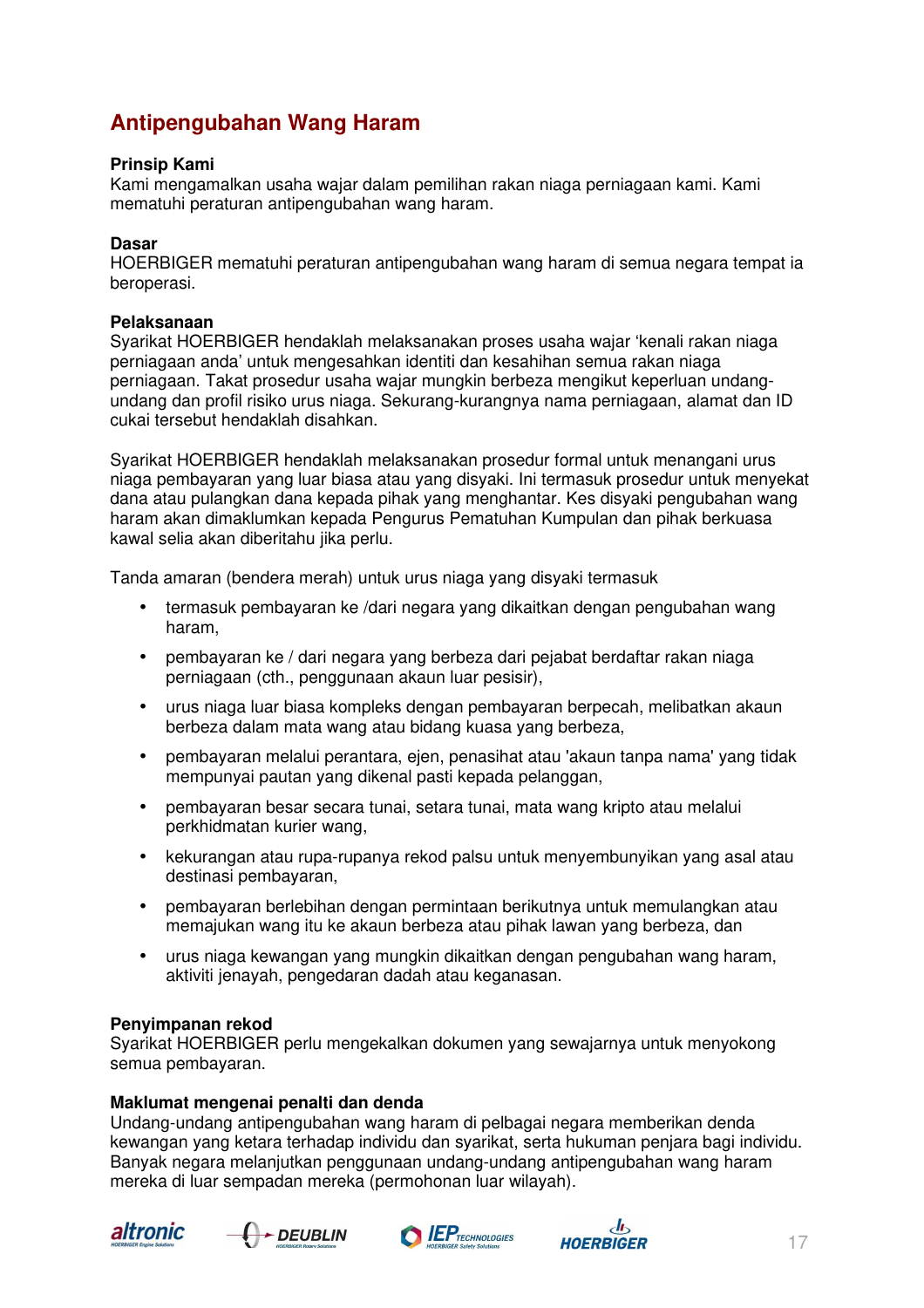# **Anti-hvitvasking**

#### **Våre prinsipper**

Vi er grundige i valg av forretningspartnere. Vi overholder reguleringer for anti-hvitvasking.

#### **Retningslinjer**

HOERBIGER overholder reguleringer for anti-hvitvasking i alle land der den driver virksomhet.

#### **Implementering**

HOERBIGERs selskap skal implementere en «kjenn din forretningspartner» gjennomgangsprosess for å bekrefte identiteten og berettigelsen til alle forretningspartnere. Graden av prosedyrer for selskapsgjennomgang kan variere etter juridiske krav og transaksjonens risikoprofil. Bedriftsnavnet, adressen og organisasjonsnummeret skal bekreftes.

HOERBIGERs selskap skal implementere formelle prosedyrer for å håndtere uvanlige eller mistenksomme betalingstransaksjoner. Dette inkluderer prosedyrer for å blokkere midler eller sende tilbake midler til sendepart. Tilfeller ved mistenkt hvitvasking skal informeres til lederen for Group Compliance og regulerende myndigheter skal varsler om nødvendig.

Varseltegn (røde flagg) for mistenksomme transaksjoner inkluderer

- betalinger til / fra land som er tilknyttet hvitvasking,
- betalinger til / fra land som ikke samsvarer med registrert kontor til forretningspartner (f.eks. bruk av offshorekontoer),
- Komplekse transaksjoner med delte betalinger, involverer forskjellige kontoer i forskjellige valutaer eller jurisdiksjoner,
- betalinger gjennom formidlere, agenter, rådgivere, eller «ukjente kontoer» som har ingen identifiserende kobling til kunden,
- store betalinger i penger, likvide midler, kryptovaluta eller pengekurer-servicer,
- mangelfulle eller falske registre for å skjule opphavet eller destinasjonen til betalingene,
- overbetalinger med senere forespørsel om å returnere eller videresende pengene til en annen konto eller en annen motpart, og
- finansielle transaksjoner som kan være knyttet til hvitvasking, kriminelle aktiviteter, narkotikasmugling eller terrorisme.

#### **Arkivering**

HOERBIGERs selskap er påkrevd å opprettholde dokumenter som støtter opp alle betalingene.

#### **Informasjon om straff og bøter**

Anti-hvitvaskingslover i forskjellige land gir store bøter til individer og bedrifter, samt fengsling for individer. Mange land utvider området der anti-hvitvaskingslover gjelder, over sine landegrenser (eksterritorial anvendelse).







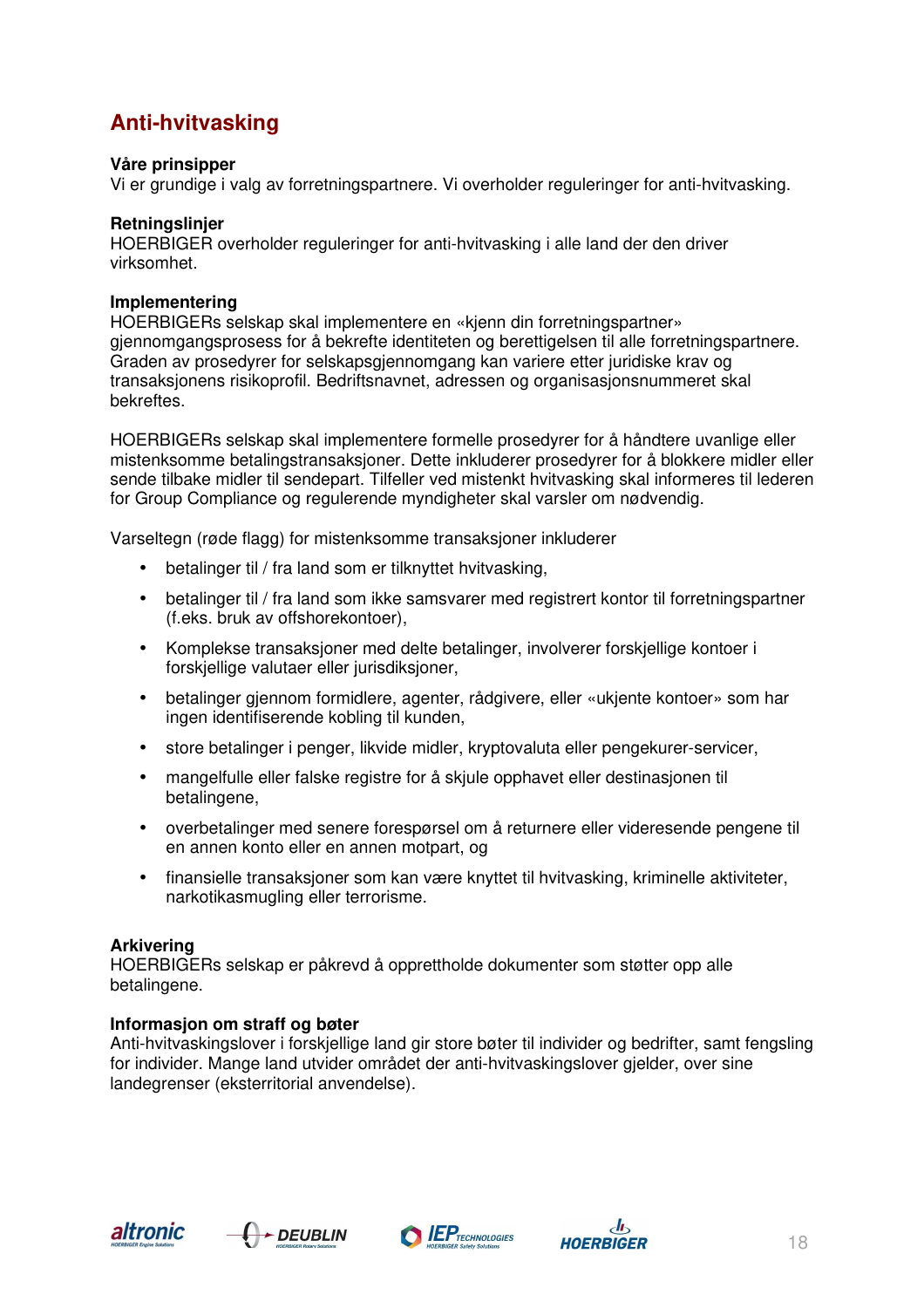# **Przeciwdziałanie praniu brudnych pieniędzy**

#### **Nasza zasada**

Dokładamy należytej staranności w doborze naszych partnerów biznesowych. Stosujemy się do przepisów dotyczących przeciwdziałania praniu brudnych pieniędzy.

#### **Polityka**

Firma HOERBIGER przestrzega przepisów dotyczących przeciwdziałania praniu brudnych pieniędzy we wszystkich krajach, w których prowadzi działalność.

#### **Wdrożenie**

Firmy HOERBIGER przeprowadzają proces due diligence "know your business partner" w celu potwierdzenia tożsamości i legalności wszystkich partnerów biznesowych. Zakres procedur badania due diligence może się różnić w zależności od wymogów prawnych i profilu ryzyka transakcji. Potwierdzeniu podlega co najmniej nazwa firmy, adres i identyfikator podatkowy.

Firmy HOERBIGER wdrażają formalne procedury postępowania w przypadku nietypowych lub podejrzanych transakcji płatniczych. Obejmują one procedury blokady środków lub zwrotu środków stronie wysyłającej. Przypadki podejrzeń o pranie brudnych pieniędzy będą eskalowane do Compliance Managera Koncernu, a organy nadzorujące będą w razie potrzeby powiadamiane.

Znaki ostrzegawcze (czerwone flagi) dla podejrzanych transakcji obejmują

- płatności do / z krajów, które są związane z praniem brudnych pieniędzy,
- płatności do / z krajów, które różnią się od siedziby partnera biznesowego (np. korzystanie z rachunków off-shore),
- niezwykle skomplikowane transakcje z podziałem płatności, obejmujące różne rachunki w różnych walutach lub jurysdykcjach,
- płatności za pośrednictwem pośredników, agentów, doradców lub "bezimiennych kont", które nie mają możliwego do zidentyfikowania związku z klientem,
- duże płatności w gotówce, ekwiwalentach gotówki, kryptowalutach lub za pośrednictwem firm kurierskich,
- brakujące lub pozornie fałszywe zapisy, które mogłyby ukryć pochodzenie lub przeznaczenie płatności,
- nadpłaty z późniejszym wnioskiem o zwrot lub przekazanie środków na inny rachunek lub inną stronę przeciwną, oraz
- transakcji finansowych, które mogą być związane z praniem pieniedzy, działalnością przestępczą, handlem narkotykami lub terroryzmem.

#### **Prowadzenie dokumentacji**

Firmy HOERBIGER są zobowiązane do prowadzenia odpowiednich dokumentów potwierdzających wszystkie płatności.

#### **Informacje o karach i grzywnach**

Ustawy o przeciwdziałaniu praniu brudnych pieniędzy w różnych krajach przewidują znaczne kary pieniężne dla osób fizycznych i firmy, a także kary więzienia dla osób fizycznych. Wiele krajów rozszerza zakres stosowania swoich przepisów dotyczących przeciwdziałania praniu brudnych pieniędzy poza swoje granice (stosowanie eksterytorialne).







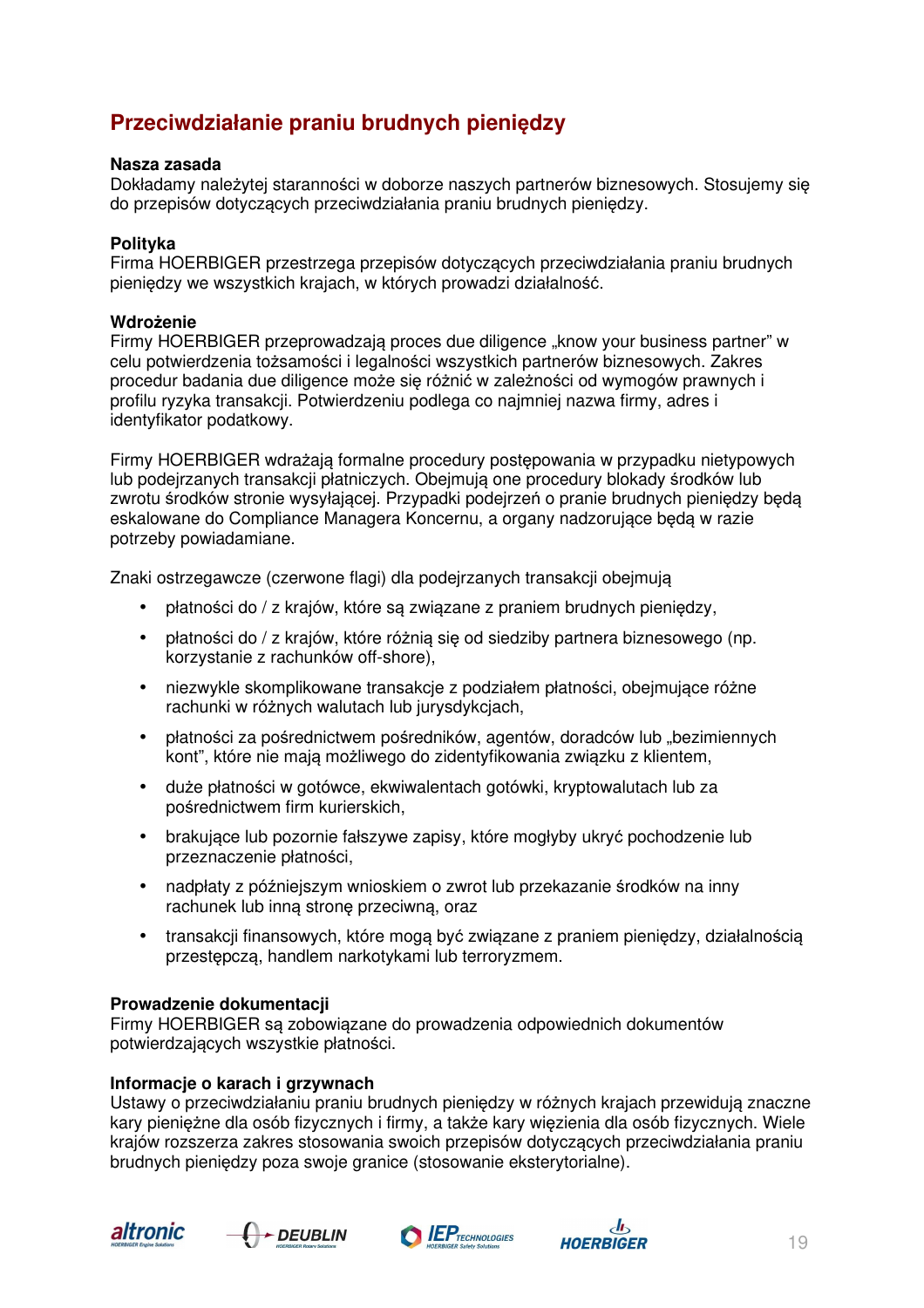# **Anti-Lavagem de Dinheiro**

#### **Nosso Princípio**

Exercemos a devida diligência na seleção de nossos parceiros de negócios. Cumprimos com os regulamentos anti-lavagem de dinheiro.

#### **Política**

A HOERBIGER está em conformidade com os regulamentos anti-lavagem de dinheiro em todos os países onde opera.

#### **Implementação**

As empresas HOERBIGER implementarão um processo de due diligence de "conheça seu parceiro de negócios" para confirmar a identidade e a legitimidade de todos os parceiros de negócios. A extensão dos procedimentos de due diligence pode variar de acordo com os requisitos legais e o perfil de risco da transação. No mínimo, o nome comercial, endereço e identificação fiscal devem ser confirmados.

As empresas HOERBIGER implementarão procedimentos formais para lidar com transações de pagamento incomuns ou suspeitas. Isso inclui procedimentos para bloquear fundos ou devolver fundos para a parte de envio. Os casos de suspeita de lavagem de dinheiro chegarão ao Gerente de Conformidade do Grupo e as autoridades reguladoras serão notificadas, se necessário.

Sinais de alerta (red flags) para transações suspeitas incluem

- pagamentos a/ de países associados à lavagem de dinheiro,
- pagamentos para / de países que diferem da sede do parceiro de negócios (por exemplo, uso de contas off-shore),
- transações extraordinariamente complexas com pagamentos divididos, envolvendo contas diferentes em diferentes moedas ou jurisdições,
- pagamentos através de intermediários, agentes, consultores ou "contas sem nome" que não têm nenhum link identificável para o cliente,
- grandes pagamentos em dinheiro, equivalentes a dinheiro, criptomoedas ou por serviços de correio de dinheiro,
- registros deficientes ou aparentemente falsos para ocultar a origem ou destino dos pagamentos,
- pagamentos em excesso com pedido subsequente de devolução ou envio do dinheiro para uma conta diferente ou contrapartidas diferentes, e
- transações financeiras que possivelmente estão ligadas ao lavagem de dinheiro, atividades criminosas, tráfico de drogas ou terrorismo.

#### **Manutenção de Registros**

As empresas HOERBIGER são obrigadas a manter documentos apropriados para suportar todos os pagamentos.







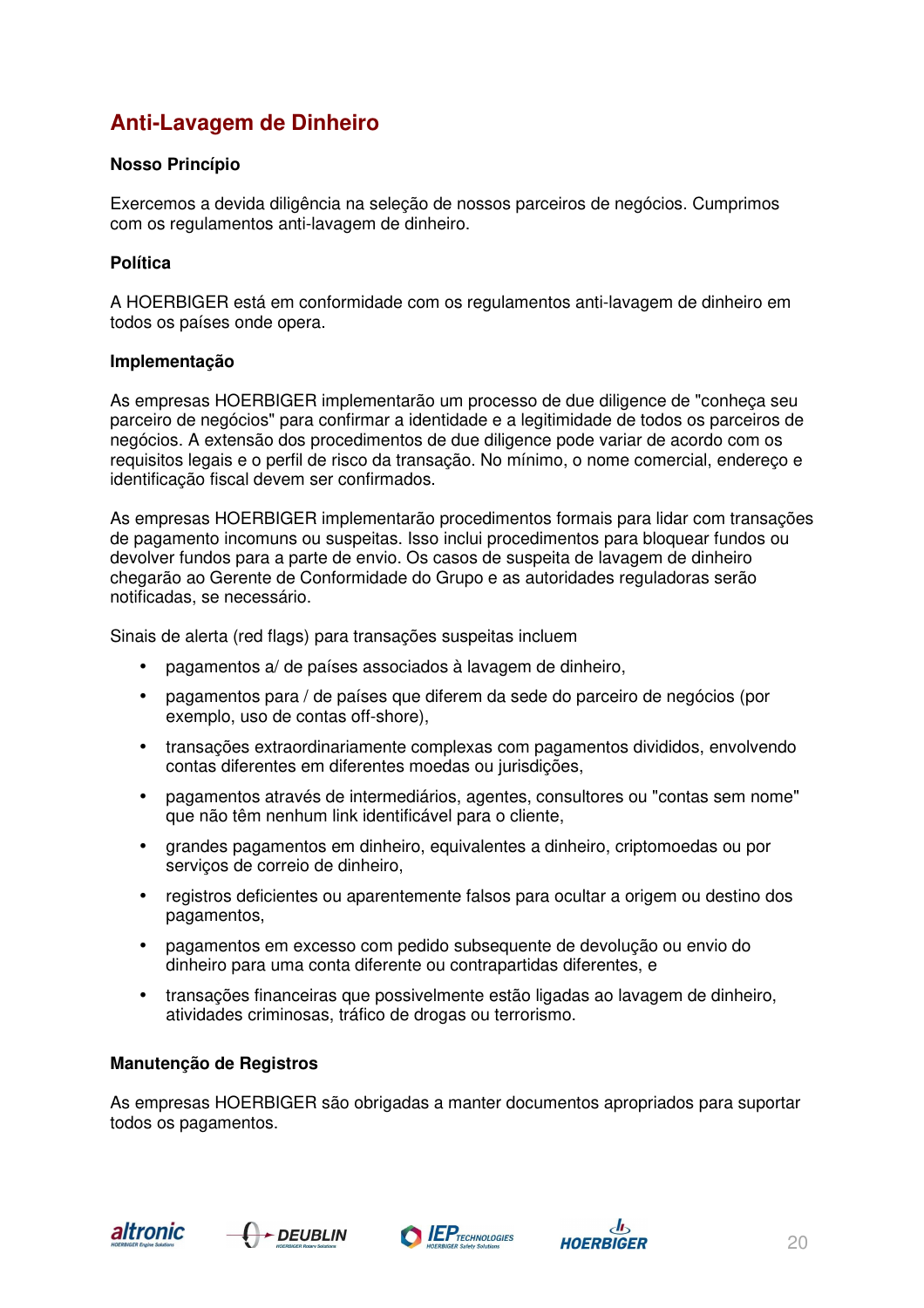#### **Informações sobre Penalidades e Multas**

As leis anti-lavagem de dinheiro em vários países prevêem multas monetárias significativas contra indivíduos e a empresa, bem como penas de prisão para indivíduos. Muitos países estendem a aplicação das suas leis anti-lavagem de dinheiro para além das suas fronteiras (aplicação extraterritorial).







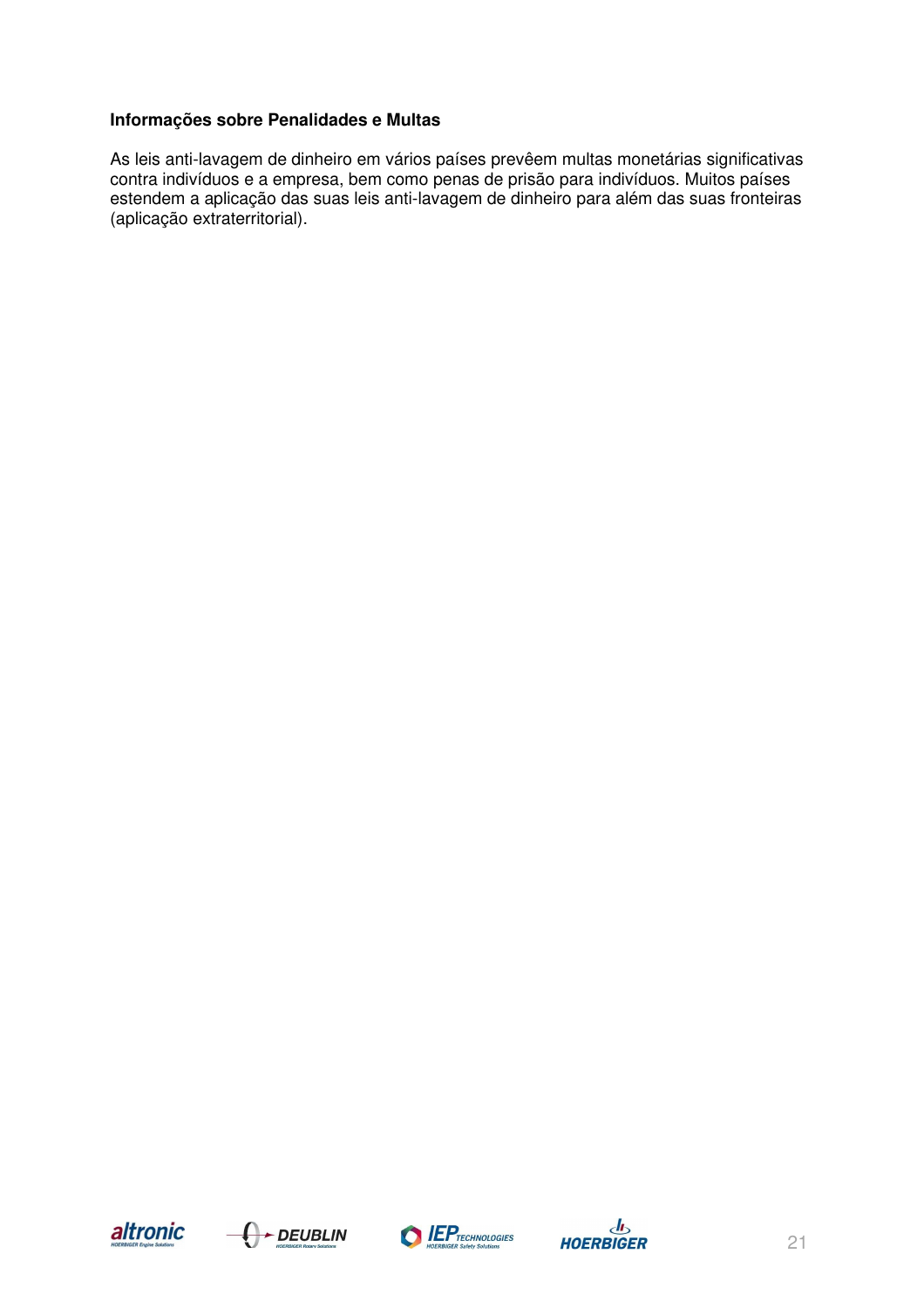### **Борьба с отмыванием доходов, полученных преступным путем**

#### **Наш главный принцип**

Мы с должной осторожностью подходим к выбору своих деловых партнеров. Мы соблюдаем нормы по противодействию легализации доходов, полученных преступным путем.

#### **Политика**

HOERBIGER соблюдает нормы по противодействию легализации доходов, полученных преступным путем, во всех странах, где компания осуществляет деятельность.

#### **Реализация**

Компании HOERBIGER обязаны внедрять в практику процедуру проверки «Знай своего делового партнера» с целью подтверждения идентификационных характеристик и легитимности всех партнеров по бизнесу. Объем проверки может быть разным в зависимости от требований законодательства и профиля рисков сделки. Как минимум, необходимо подтвердить коммерческое наименование, адрес и идентификационный номер налогоплательщика.

Компании HOERBIGER должны внедрять в практику формальные процедуры действий в случае необычных или подозрительных платежных транзакций. Сюда входит порядок блокирования средств или возврата средств отправителю. О случаях возможного отмывания средств следует сообщать руководителю Группы по вопросам соблюдения правовых и этических норм. При необходимости о таких случаях будут уведомлены органы правового регулирования.

В число признаков («красные флаги»), предупреждающих о подозрительных операциях, входят следующие:

- платежи, направляемые в страны или стран, которые ассоциируются с отмыванием денег;
- платежи, направляемые в страны или стран, которые не являются страной нахождения зарегистрированного офиса делового партнера (т.е. с использованием офшорных счетов);
- необычно сложные сделки с дробными платежами на разные счета, в разных валютах или в разных юрисдикциях;
- платежи через посредников, агентов, консультантов или на «анонимные счета». не имеющие видимой связи с покупателем;
- крупные платежи наличными средствами, эквивалентами денежных средств, криптовалютой или через службы доставки денег;
- неполная или явно ложная документация для сокрытия места происхождения или назначения платежей;
- переплата с последующей просьбой вернуть деньги или перевести их на другой счет или другому контрагенту; и
- финансовые операции, возможно связанные с отмыванием денег, преступной деятельностью, наркоторговлей или терроризмом.

#### **Ведение документации**

Компании HOERBIGER обязаны вести всю необходимую документацию для подтверждения платежей.







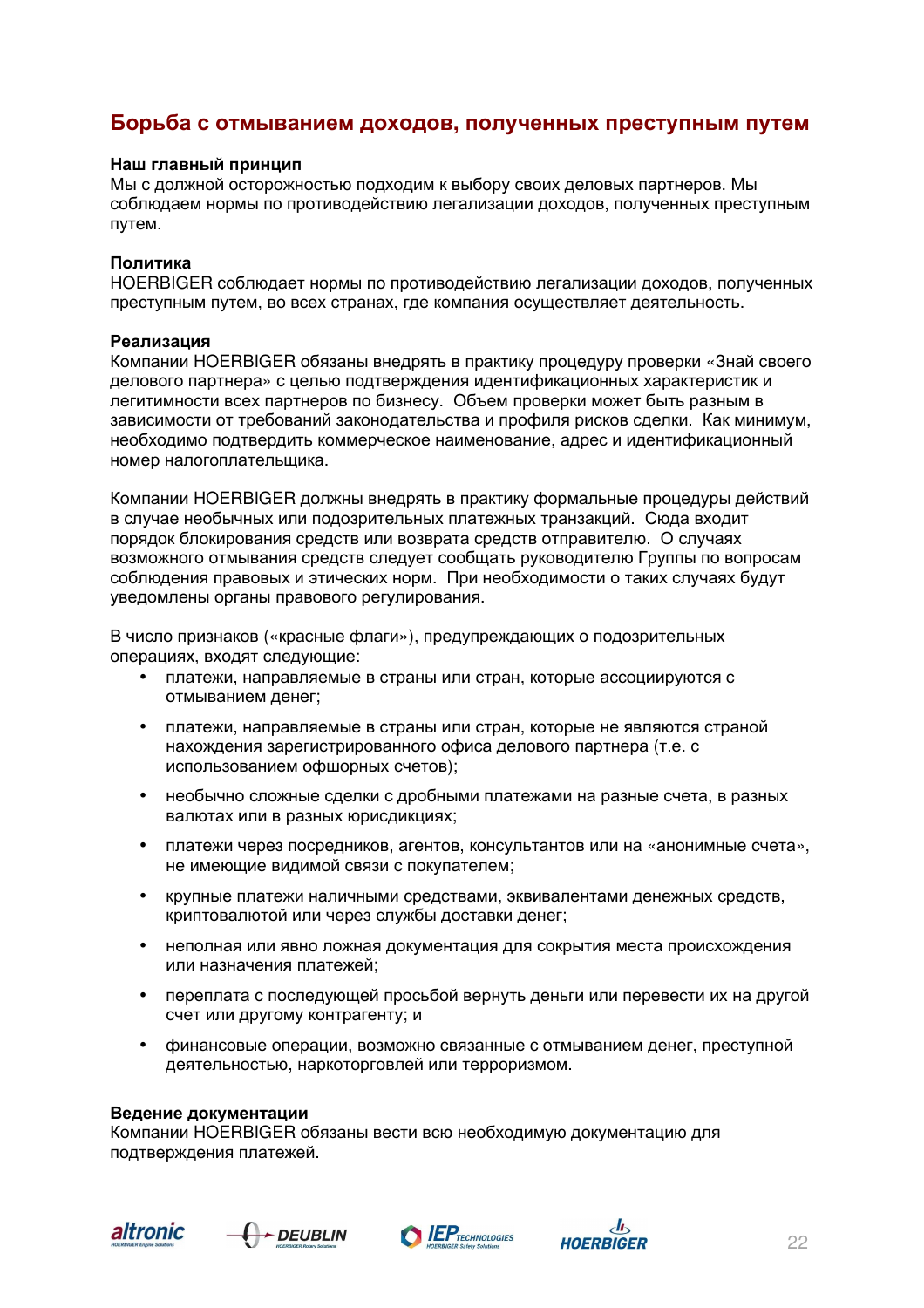#### **Информация о наказаниях и штрафах**

Законы разных стран о противодействии отмыванию средств, полученных преступным путем, предусматривают наложение крупных денежных штрафов на отдельных лиц и на компанию, а также тюремное заключение для отдельных лиц. Многие страны распространяют действие своих законов о противодействии отмыванию средств, полученных преступным путем, за пределы своих территорий (экстерриториальное применение).







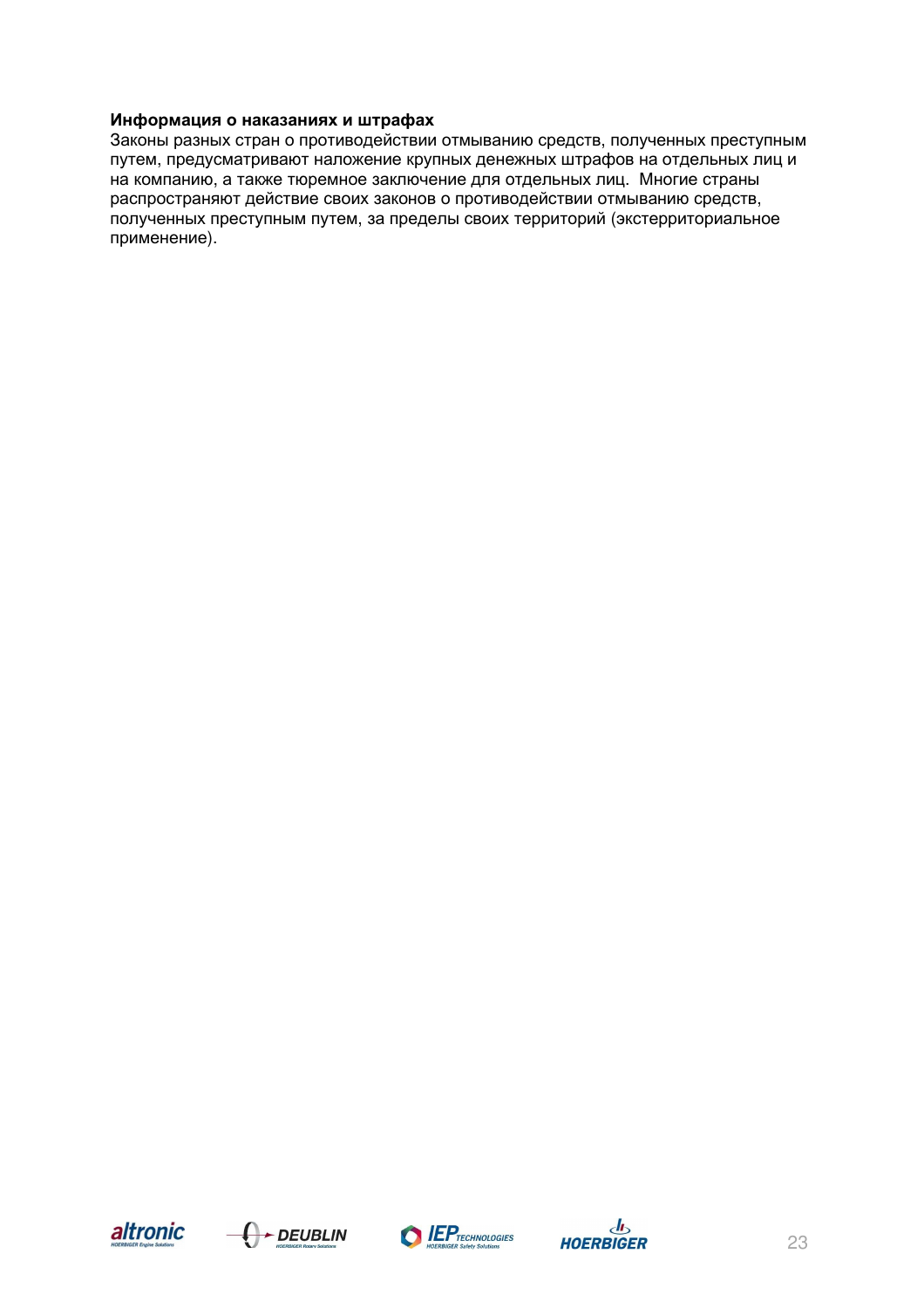# **Antilavado de dinero**

#### **Nuestros principios**

Llevamos a cabo un proceso de auditoría al seleccionar a nuestros socios. Cumplimos con las regulaciones contra el lavado de dinero.

#### **Política**

HOERBIGER cumple con las regulaciones contra el lavado de dinero en todos los países donde opera.

#### **Implementación**

Las empresas de HOERBIGER implementarán un proceso de auditoría llamado "conozca su socio" para confirmar la identidad y la legitimidad de todos los socios comerciales. El alcance de los procedimientos de auditoría puede variar de conformidad con los requisitos legales y el perfil de riesgo de la transacción. Como mínimo, se confirmarán el nombre comercial, el domicilio y la identificación tributaria.

Las empresas de HOERBIGER implementarán procedimientos formales para lidiar con transacciones de pago inusuales o sospechosas. Esto incluye procedimientos para bloquear fondos o reembolsar fondos a la parte remitente. Los casos sospechosos de lavado de dinero se elevarán al Gerente de Cumplimiento del Grupo y se notificará a las autoridades de ser necesario.

Los signos de alerta (banderas rojas) para las transacciones sospechosas incluyen los siguientes:

- Pagos hacia/de países asociados con lavado de dinero,
- Pagos hacia/de países que difieren del domicilio legal del socio comercial (por ejemplo, el uso de cuentas off-shore).
- Transacciones inusualmente complejas con pagos divididos, que involucran distintas cuentas con diferentes divisas o jurisdicciones,
- Pagos a través de intermediarios, agentes, asesores, o "cuentas sin nombre" que no tienen ningún vínculo identificable con el cliente,
- Grandes pagos en efectivo, equivalentes de efectivo, criptomonedas o mediante servicios de mensajería de dinero,
- Registros ineficientes o aparentemente falsos para ocultar el origen o el destino de los pagos,
- Pagos excesivos seguidos de pedidos de reembolso de dinero o de envío a una cuenta distinta o a una contraparte distinta, y
- Transacciones financieras que se pueden vincular con el lavado de dinero, actividades criminales, el tráfico de drogas o el terrorismo.

#### **Registros**

Las empresas de HOERBIGER deben conservar los documentos relevantes para respaldar todos los pagos.

#### **Información sobre sanciones y multas**

Las leyes contra el lavado de dinero en muchos países establecen multas monetarias significativas para los individuos y las empresas, como también penas de prisión para las personas físicas. Muchos países extienden la aplicación de sus leyes contra el lavado de dinero más allá de sus fronteras (aplicación extraterritorial).







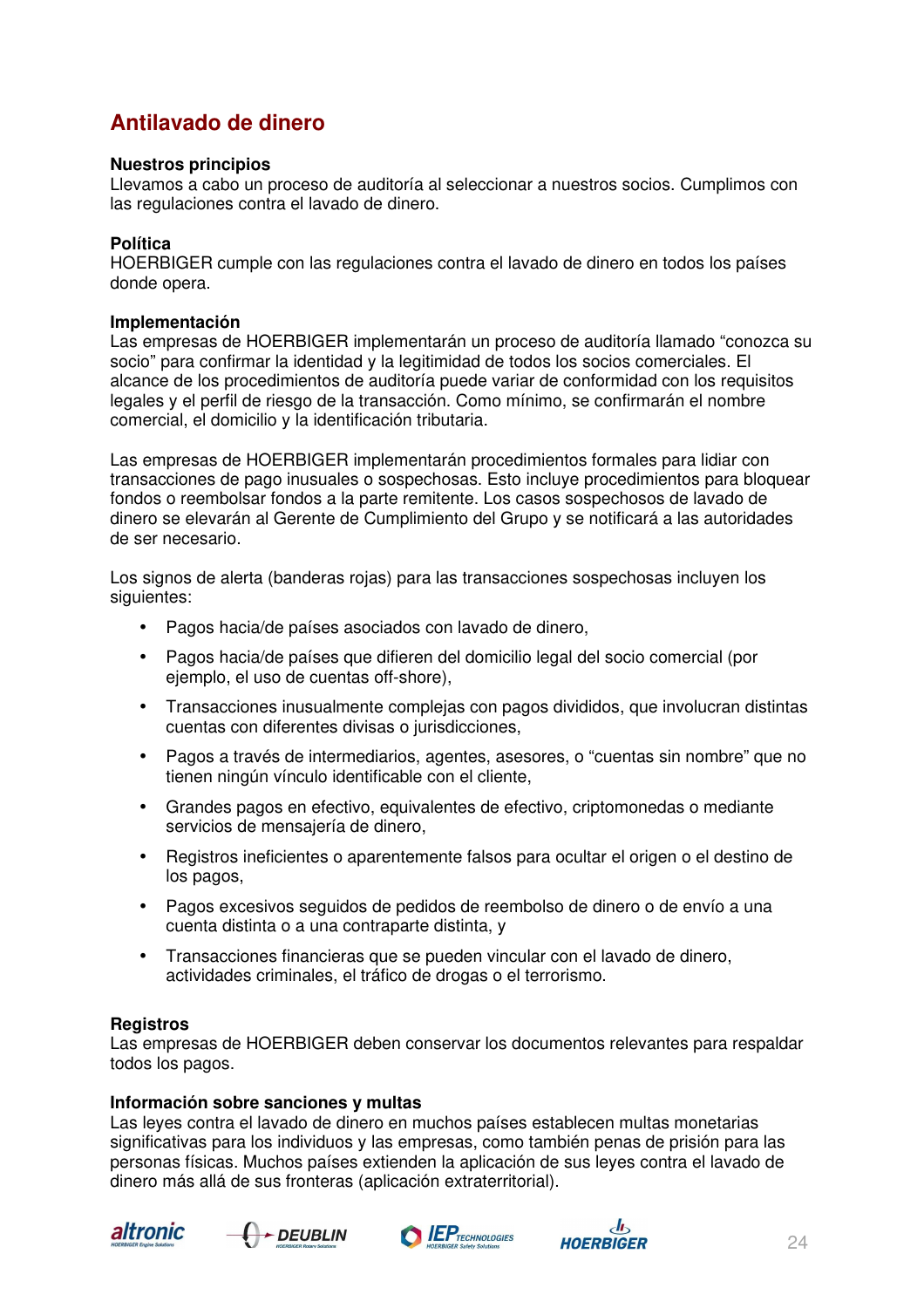# **Bekämpning av penningtvätt**

#### **Vår princip**

Vi utövar tillbörlig aktsamhet när vi väljer våra affärspartners. Vi uppfyller bestämmelser angående bekämpning av penningtvätt.

#### **Policy**

HOERBIGER uppfyller bestämmelser angående bekämpning av penningtvätt i alla länder där det är verksamt.

#### **Implementering**

HOERBIGER-företag måste implementera en kundkännedomsprocess för att bekräfta alla affärspartners identitet och legitimitet. Omfattningen av förfaranden för kundkännedom kan variera i enlighet med lagstadgade krav och transaktionens riskprofil. Som ett minimum måste företagsnamn, adress och skatteregistreringsnummer bekräftas.

HOERBIGER-företag ska implementera formella procedurer för att hantera ovanliga eller misstänkta betalningstransaktioner. Detta innefattar att blockera medel eller returnera medel till sändande part. Fall med misstänkt penningtvätt ska tas till högre instans till gruppens efterlevnadschef och vid behov kommer tillsynsmyndigheter att underrättas.

Varningssignaler (röda flaggor) för misstänkta transaktioner innefattar

- betalningar till/från länder som förknippas med penningtvätt,
- betalningar till/från länder som skiljer sig från affärspartnerns registrerade säte (t.ex. användning av offshore-konton),
- ovanligt komplexa transaktioner med uppdelade betalningar, som innefattar olika konton i olika valutor eller jurisdiktioner,
- betalningar via mellanhänder, agenter, rådgivare eller "namnlösa konton" som inte har någon identifierbar länk till kunden,
- större betalningar med kontanter, likvida medel, kryptovalutor eller via penningkurirer,
- bristfälliga eller uppenbarligen falska uppgifter för att dölja betalningars ursprung eller destination,
- överbetalningar med efterföljande begäran om att pengar returneras eller vidarebefordras till ett annat konto eller annan motpart och
- finansiella transaktioner som möjligen är kopplade till penningtvätt, kriminella aktiviteter, narkotikahandel eller terrorism.

#### **Registerföring**

HOERBIGER-företag måste upprätthålla lämplig dokumentation för att stödja alla betalningar.

#### **Information om böter och straffavgifter**

Lagstiftningen mot penningtvätt i olika länder föreskriver betydande bötesbelopp för enskilda personer och företaget, såväl som fängelsestraff för enskilda personer. Många länder utvidgar tillämpningen av sin lagstiftning gällande bekämpning av penningtvätt till att gälla utanför landets gränser (extraterritoriell tillämpning).







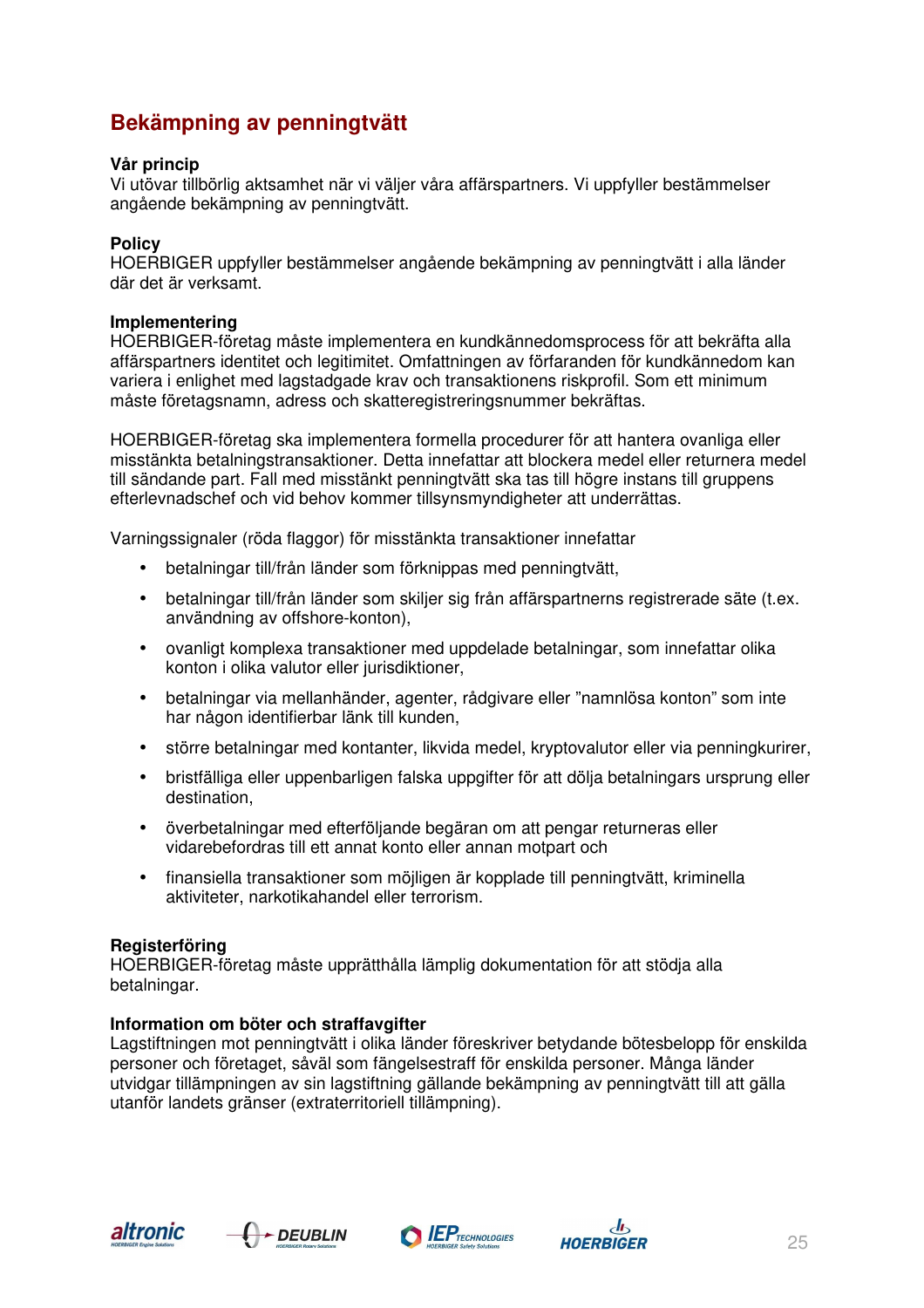# **Kara Para Aklamayı Önleme**

#### **İlkemiz**

İş ortaklarımızın seçiminde büyük özen gösterir ve gerekli değerlendirmeleri yürütürüz. Kara para aklamayı önleme düzenlemelerine uyarız.

#### **Şirket Politikası**

HOERBIGER, faaliyet gösterdiği tüm ülkelerde kara para aklamayla mücadele düzenlemelerine uyar.

#### **Uygulama**

HOERBIGER şirketleri, tüm iş ortaklarının kimliklerini ve meşruiyetlerini doğrulamak amacıyla "iş ortağınızı tanıyın" adı altında bir durum tespiti süreci uygulamalıdır. Durum tespiti prosedürlerinin kapsamı, yasal gerekliliklere ve işlemin risk profiline göre değişebilir. Asgari gereklilik olarak işletme adı, adresi ve vergi numarası teyit edilmelidir.

HOERBIGER şirketleri, olağandışı veya şüpheli ödeme işlemleri karşısında belirli resmi prosedürleri uygulamaya koymalıdır. Bu, fonları bloke etme veya fonları gönderen tarafa iade etme prosedürlerini içerir. Şüpheli kara para aklama vakaları grup uygunluk yöneticisine iletilmeli ve gerekirse yetkili makamlara bildirilmelidir.

Şüpheli işlemleri gösteren uyarı işaretleri (kırmızı bayraklar) şunları kapsar:

- Kara para aklama ile bağlantılı ülkelere / ülkelerden yapılan ödemeler,
- iş ortağının kayıtlı ofisinden farklı ülkelere/ülkelerden yapılan ödemeler (örn. off-shore hesapların kullanımı),
- farklı para birimlerinde veya yargı alanlarında farklı hesapları kapsayan, bölünmüş ödemeli olağandışı karmaşık işlemler,
- Müşteriyle tanımlanabilir bir bağlantısı olmayan aracılar, danışmanlar veya 'isimsiz hesaplar' aracılığıyla yapılan ödemeler,
- nakit, nakit eşdeğerleri, kripto para birimleri veya para taşıma hizmetleri ile büyük ödemeler,
- ödemelerin kaynağını veya hedefini gizlemek için eksik veya görünüşte yanlış kayıtlar,
- yapılan fazla ödemeler ve ardından parayı farklı bir hesaba veya tarafa iade etme veya iletme talebi ve
- muhtemelen kara para aklama, suç faaliyetleri, uyuşturucu kaçakçılığı veya terörizm ile bağlantılı finansal işlemler.

#### **Kayıt Tutma**

HOERBIGER şirketleri tüm ödemelerini temellendirebilmeleri için, ilgili belgeleri saklamaları gerekmektedir.

#### **Yaptırımlar ve para cezaları hakkında bilgi**

Çeşitli ülkelerdeki kara para aklamayı önleme yasaları, bireylere ve şirkete karşı önemli para cezalarının yanı sıra bireyler için hapis cezaları da öngörür. Birçok ülke, kara para aklama karşıtı yasalarının uygulamalarını sınırlarının ötesine taşır (bölge dışı uygulama).







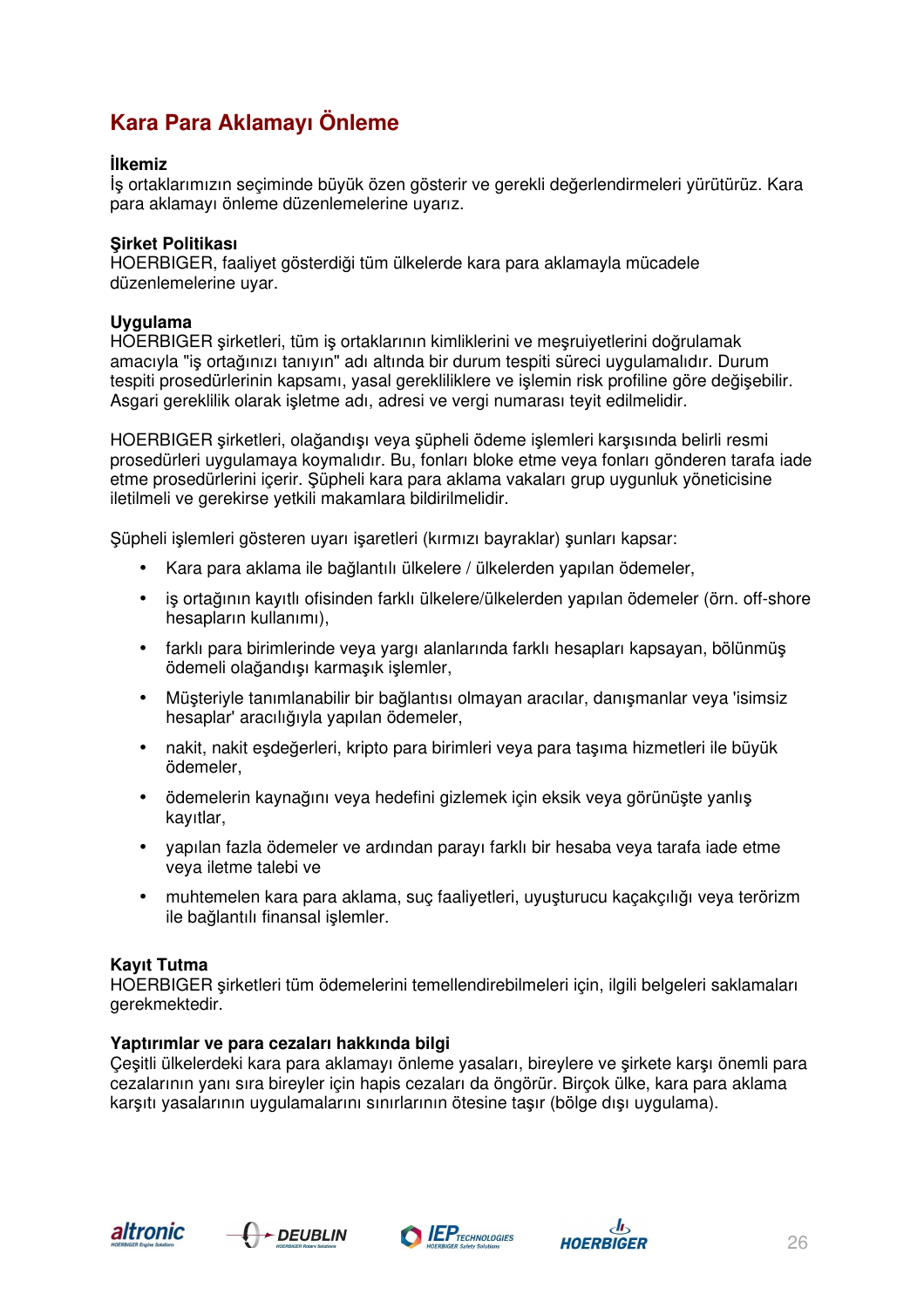# **การต่อต้านการฟอกเงิน**

#### **หลักการของเรา**

เราดําเนินการสอบทานธุรกิจในการเลือกคู่ค้าทางธุรกิจของเรา เราปฏิบัติตามกฎระเบียบการต่อต้านการฟอกเงิน

#### **นโยบาย**

HOERBIGER ปฏิบัติตามกฎระเบียบการต่อต้านการฟอกเงินในทุกประเทศทีดําเนินงาน ,

#### **การนําไปปฏิบัติ**

ู้บริษัทในเครือ HOERBIGER จะต้องนำกระบวนการสอบทานธุรกิจที่ชื่อว่า "รู้จักคู่ค้าทางธุรกิจของคุณ" ี่ไปปฏิบัติเพื่อยืนยันตัวตนและความชอบธรรมของคู่ค้าทางธุรกิจทุกราย ุขอบเขตของกระบวนการสอบทานธุรกิจอาจแตกต่างกันไปตามข้อกำหนดด้านกฎหมายและความเสี่ยงของธุรกรรม โดยอย่างน้อยจะต้องยืนยันชื่อ ที่อย่ และหมายเลขประจำตัวผู้เสียภาษีของธรกิจ

บริษัทในเครือ HOERBIGER จะต้องดำเนินการตามพิธีการเพื่อจัดการกับธรกรรมการชำระเงินที่ผิดปกติหรือน่าสงสัย ทั้งนี้ครอบคลมถึงกระบวนการกีดกันหรือการคืนเงินไปยังฝ่ายที่ส่งมา กรณีที่สงสัยว่าเป็นการฟอกเงินจะต้องส่งเรื่องไปที่ผู้จัดการฝ่ายกำกับดูแลการปฏิบัติตามกฎระเบียบของกลุ่มบริษัท และแจ้งไปยังหน่วยงานที่กำกับดูแล หากจำเป็น

สัญญาณเตือน (สัญญาณอันตราย) ของธุรกรรมทีต้องสงสัย ได้แก่ ,

- การชำระเงินไปยัง / จากประเทศที่เกี่ยวข้องกับการฟอกเงิน
- การชำระเงินไปยัง / จากประเทศที่แตกต่างจากสำนักงานที่คู่ค้าทางธุรกิจจดทะเบียนไว้ (เช่น การใช้บัญชีนอกอาณาเขต)
- ธรกรรมที่ซับซ้อนอย่างผิดปกติที่มีการแบ่งชำระเงิน ซึ่งเกี่ยวข้องกับบัญชีที่แตกต่างกัน ในสกุลเงินหรือเขตกฎหมายทีแตกต่างกัน ,
- การชําระเงินผ่านตัวกลาง ตัวแทน ทีปรึกษา หรือ "บัญชีนิรนาม" , ซึ่งไม่สามารถระบุการเชื่อมโยงไปยังลูกค้าได้
- การจ่ายเงินจำนวนมากเป็นเงินสด สิ่งที่เทียบเท่าเงินสด คริปโทเคอร์เรนซี หรือโดยบริการจัดส่งเงิน
- บันทึกที่บกพร่องหรือเห็นได้ช*ั*ดว่าเป็นเท็จเพื่อปกปิดต้นทางหรือปลายทางของการชำระเงิน
- ่ การชำระเงินเกินพร้อมกับขอคืนเงินหรือส่งต่อเงินไปยังบัญชีอื่นหรือค่สัญญาอื่น และ
- ธุรกรรมทางการเงินที่อาจเชื่อมโยงกับการฟอกเงิน อาชญากรรม การค้ายาเสพติด หรือการก่อการร้าย

#### **การบันทึกข้อมูล**

บริษัทในเครือ HOERBIGER ต้องเก็บรักษาเอกสารที่เกี่ยวข้องเพื่อรองรับการชำระเงินทั้งหมด

#### **ข้อมูลเกียวกับบทลงโทษและค่าปรับ**

กฎหมายว่าด้วยการต่อต้านการฟอกเงินในหลาย ๆ ประเทศกำหนดให้มีการปรับเงินบุคคลและบริษัทเป็นจำนวนมาก ตลอดจนโทษจำคุกสำหรับบุคคล หลายประเทศขยายการบังคับใช้กฎหมายว่าด้วยการต่อต้านการฟอกเงินไปนอกขอบเขตของตน (การบังคับใช้กภหมายนอกอาณาเขต)







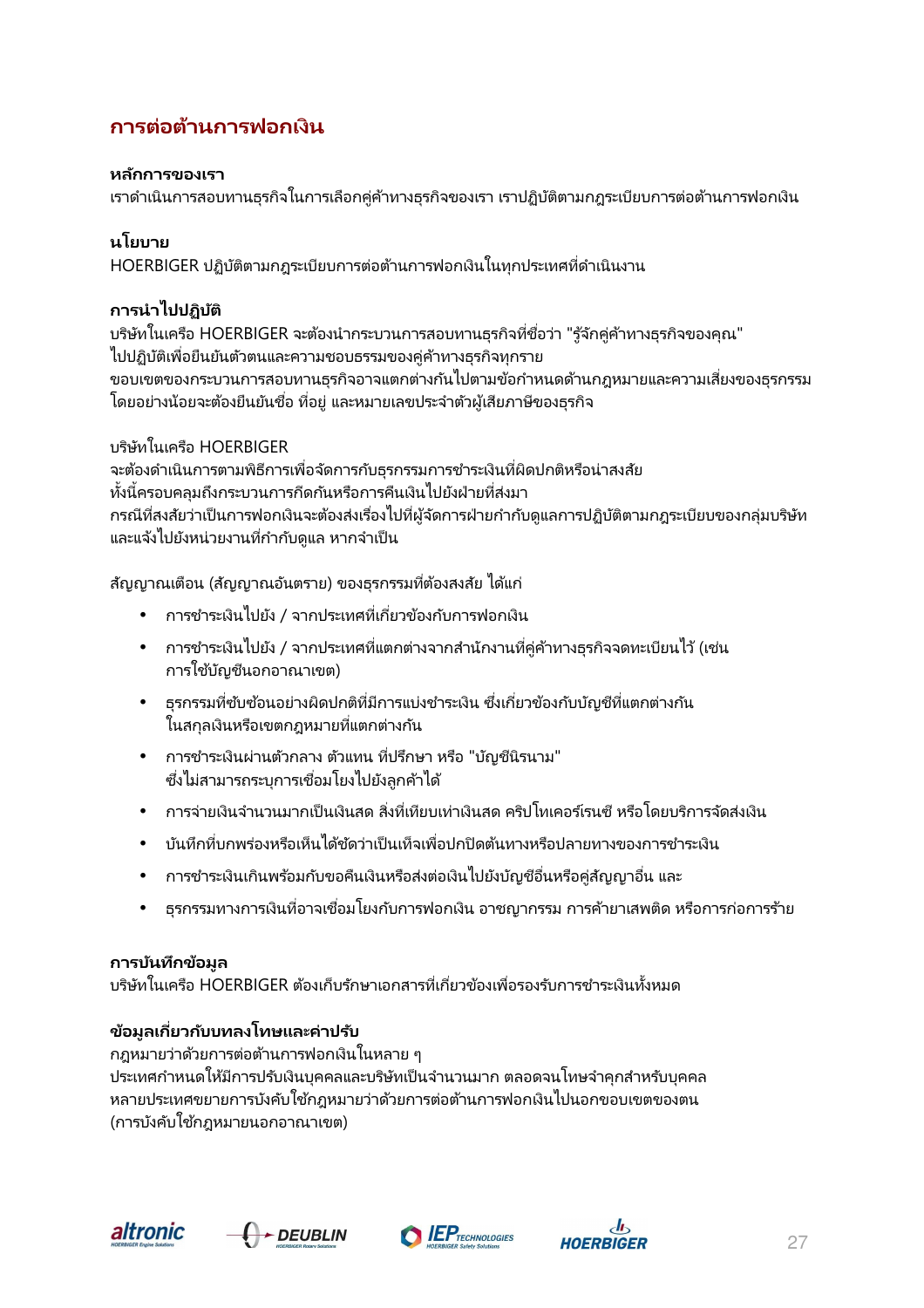

Rules of Procedure

# Anti-Money Laundering

#### **Document management**

**No.: 21150** 

**Date: 2022-03-21 Version 02** 

**Replaces: Version 01 of 2021-09-30** 

#### **Distribution list**

This document is accessible to and binding for all employees of the HOERBIGER Group via the database "Corporate Rule" on the Group platform connections.hoerbiger.com. A printout is only valid on the respective print date.

#### **Other applicable documents and files**

n/a

#### **Storage**

This document and the other associated files will be electronically archived in the HOERBIGER contract database. Invalid versions will be archived after the expiration of their validity for 30 years. Associated files will be archived for 30 years.

#### **Updating**

Corporate Compliance is responsible for updating.

These Rules, including Appendices, shall take effect upon their adoption by the Executive Board. Any amendment to or cancellation of these Rules must be initiated and/or approved by Corporate Compliance and must be authorized by the Executive Board.

| Nikola Matiaskova<br>Compliance Legal Advisor<br><b>HOERBIGER Holding AG</b> | Dr. Robert Seeliger<br>Head of Corporate Audit<br>Compliance<br><b>HOERBIGER Holding AG</b> | Dr. Thorsten Kahlert<br>& CEO<br><b>HOERBIGER Holding AG</b> |
|------------------------------------------------------------------------------|---------------------------------------------------------------------------------------------|--------------------------------------------------------------|
| Reviewed:                                                                    | Reviewed:                                                                                   | Released:                                                    |
| 2022-03-21                                                                   | 2022-03-21                                                                                  | 2022-03-21                                                   |